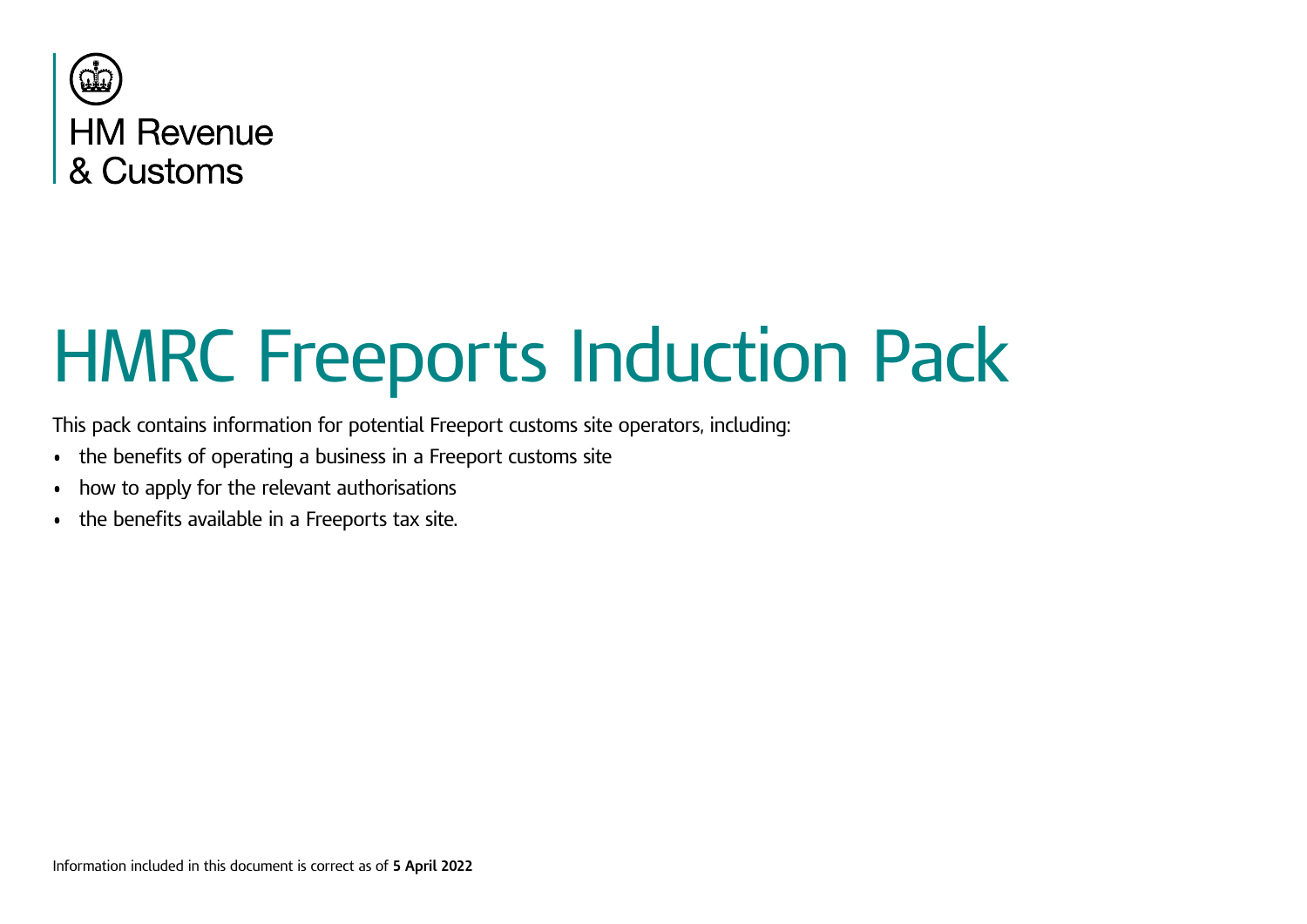## **Contents**

| What are Freeports?                                                      | 3               |
|--------------------------------------------------------------------------|-----------------|
| <b>Freeport customs offer</b>                                            | 4               |
| The customs offer                                                        | 5               |
| <b>Customs site benefits</b>                                             | 6               |
| Customs site operating models                                            | 7               |
| How to operate in a Freeport customs site                                | 9               |
| Becoming a customs site operator - How to apply                          | 10 <sup>°</sup> |
| Becoming a customs site operator - Authorisations                        | 11              |
| Becoming a customs site operator - The authorisation process             | 12              |
| Operating a business in a customs site                                   | 13              |
| Using the Freeport customs special procedure - How to apply              | 14              |
| Using the Freeport customs special procedure - The authorisation process | 15              |
| <b>Freeport tax offer</b>                                                | 16              |
| What is the tax offer?                                                   | 17              |
| Tax site benefits                                                        | 18              |
| Tax site benefits examples                                               | 19              |
| <b>Further information</b>                                               | 20              |
| Guidance links                                                           | 21              |
| Legislation links                                                        | 22              |
| Useful contacts                                                          | 23              |
| Questions and answers                                                    | 24              |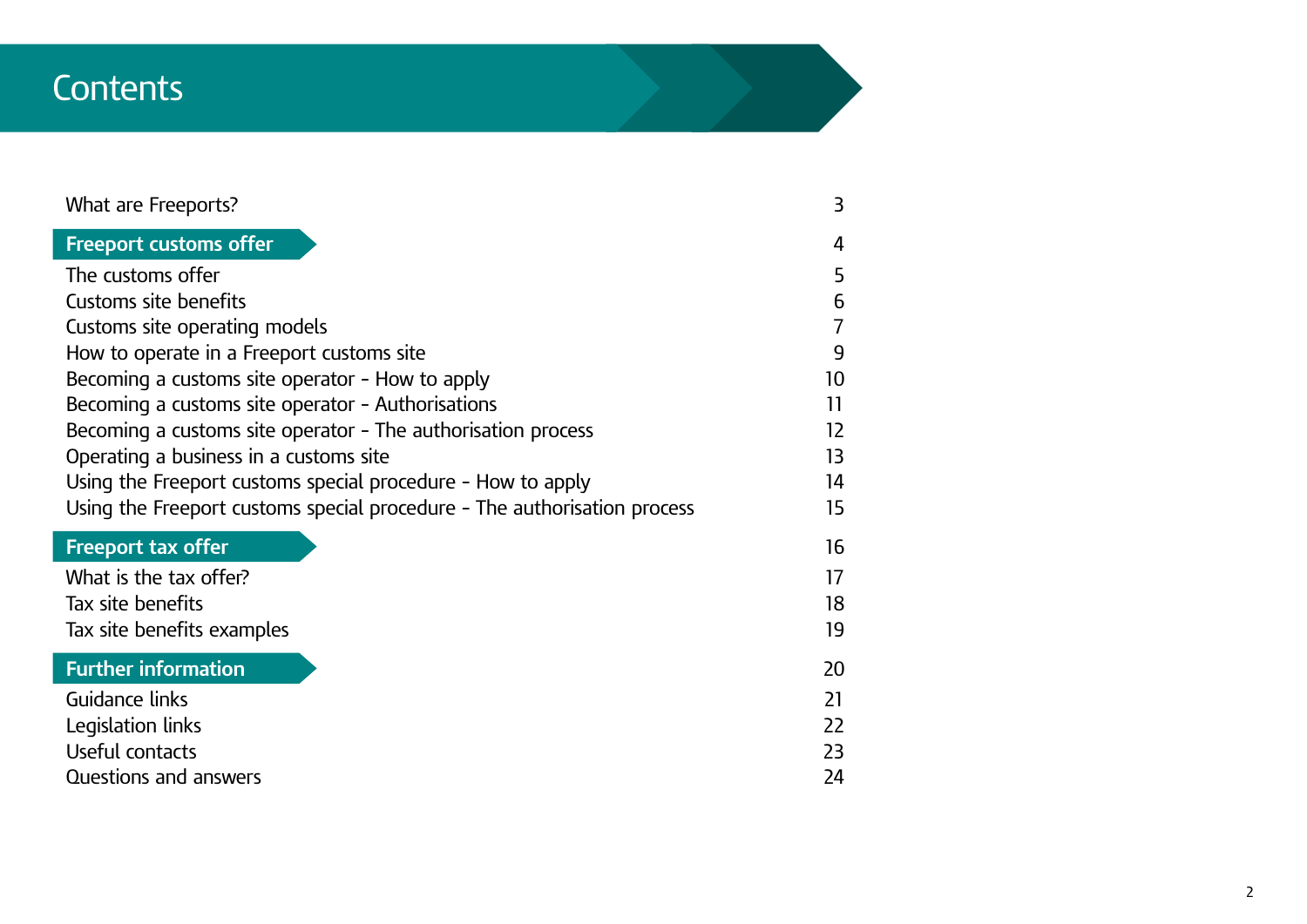## <span id="page-2-0"></span>What are Freeports?

The UK's Freeports are new hubs of business and enterprise which will create thousands of jobs, regenerate communities and turbocharge post-Brexit growth.

Freeports are special areas in the UK's borders where different economic regulations apply. In England, they're centred around one or more air, rail, or sea port, but can extend up to 45km beyond the port. There's [an overview of the tax and customs offer in Freeports](https://www.youtube.com/watch?v=5hDd1qmMHS0) on HMRC's YouTube channel.

#### **Customs sites**

A Freeport customs site (also known as a 'free zone') is a secure, enclosed customs zone where some normal tax and customs rules don't apply. Freeports need at least one customs site in order to be considered operational.

Authorised businesses can import certain goods to a Freeport customs site with simplified customs documentation, and without paying tariffs. A customs site can't be used as a first point of presentation of goods brought into the UK.

Authorised businesses operating inside the Freeport customs site can store or manufacture goods, using imported goods. By doing this, they can add value before exporting them again and, where certain conditions are met, they won't need to pay import duties. Where goods are declared to free circulation (home use) in the UK, relevant duties must be paid before they are released from the customs site. Domestic goods can also be held in a customs site and used in any processing activity.

#### **Tax sites**

Each Freeport will have up to three designated tax sites. Tax sites are independent and separately authorised from Freeport customs sites, but they can cover the same area of land.

Eligible businesses in Freeport tax sites can benefit from a range of tax incentives. This includes enhanced capital allowances, relief from Stamp Duty Land Tax and employer National Insurance contributions for new employees. Eligible new businesses moving into a Freeport tax site, and some existing businesses that expand, will also benefit from full business rates relief.





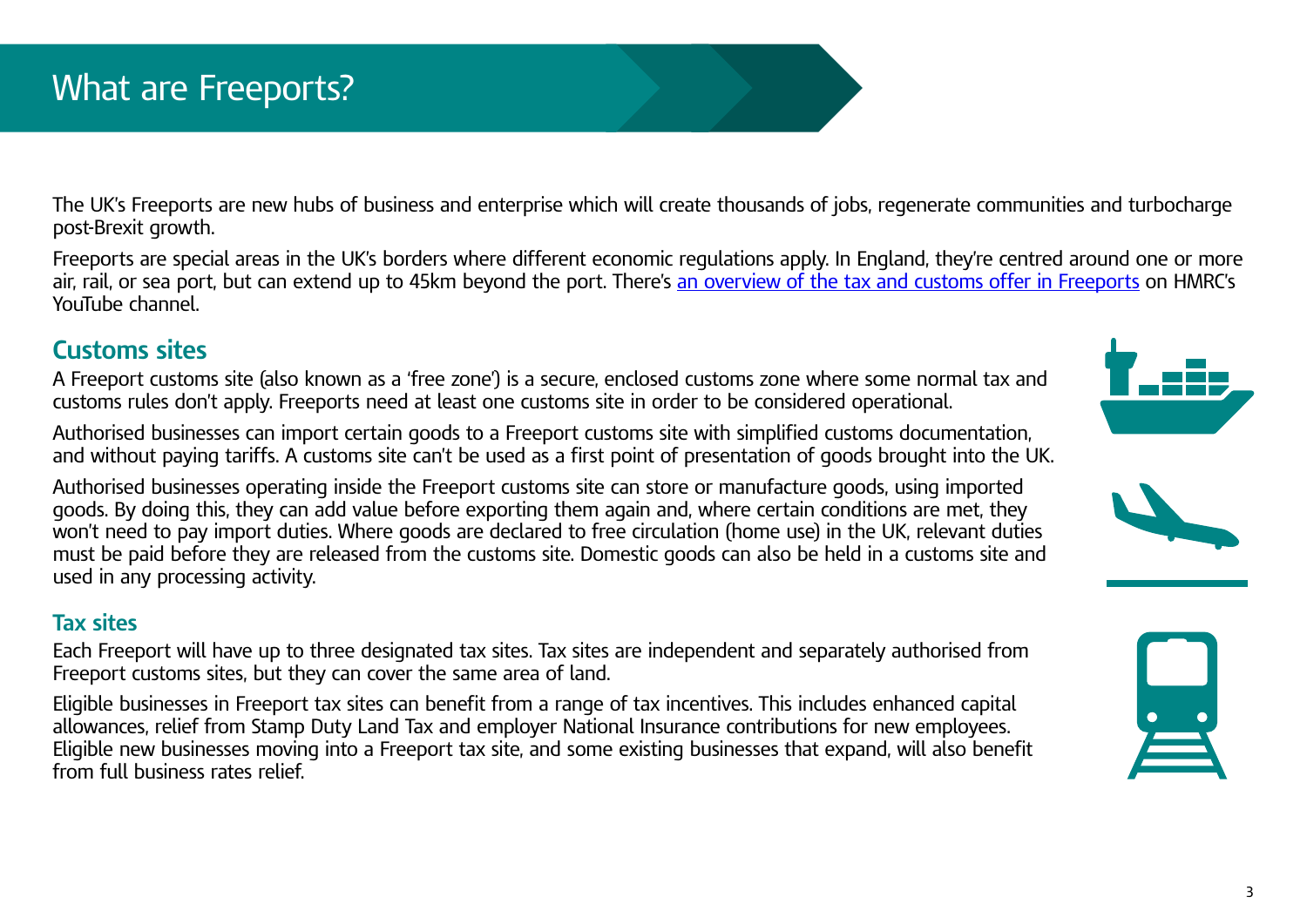## <span id="page-3-0"></span>**Freeport customs offer**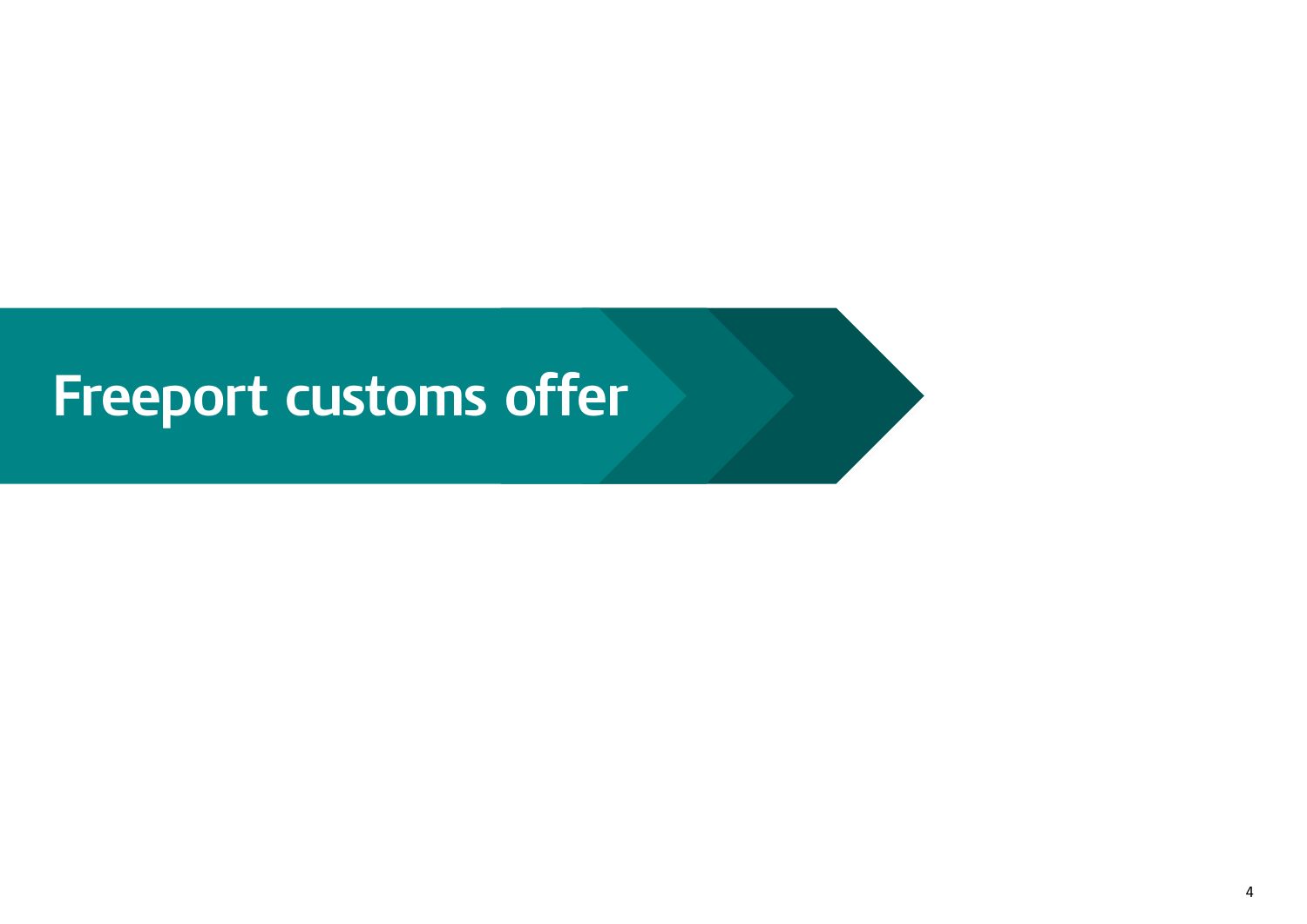<span id="page-4-0"></span>Each Freeport will include at least one customs site, run by a customs site operator. Authorised businesses can take advantage of the Freeport customs benefits. The number and size of the customs sites available will vary at each Freeport.

Some customs sites will contain multiple businesses, helping create hubs for trade. Others will be mainly used by the customs site operator, who acts as both the operator and the authorised business. A customs site must have at least one business using the site.

Businesses authorised by HMRC and operating inside designated customs sites in the Freeport can store or manufacture imported goods. They can then export them or declare them for free circulation (home use) in the UK. Movements to and from the customs site will benefit from simplified customs procedures.

#### **What are the benefits?**

- Access to duty suspension, duty exemption on re-exports and flexibility on how duty is calculated. It also permits storage and processing activities in a Freeport customs site under one combined Freeport customs special procedure, instead of multiple authorisations
- Streamlining the processes for bringing goods into Freeport customs sites, as well as between customs sites, and exporting them
- Allowing the movement of goods in the procedure between customs sites and into other special procedures to fit the needs of business.

To take advantage of these benefits, goods will normally need to be located in a Freeport customs site.

#### **What are the requirements?**

The customs site operator, who [must be authorised by HMRC](https://www.gov.uk/guidance/apply-to-be-a-freeport-customs-site-operator), provides physical and IT infrastructure to control goods entering and leaving their customs site. For example, they maintain records of goods entering and leaving the site. By providing the infrastructure customs site operators can attract new businesses and charge for access to the customs benefits.

Businesses wishing to access these benefits must [apply to HMRC to use the Freeport customs special procedure](https://www.gov.uk/guidance/apply-to-use-the-freeport-customs-special-procedure) once they have a provisional agreement in place with the customs site operator. They are responsible for notifying the customs site operator of movements into and out of the Freeport and [making the necessary declarations.](https://www.gov.uk/guidance/declaring-goods-and-paying-tax-when-using-a-freeport-customs-site) They will also need to maintain records of their Freeport operations.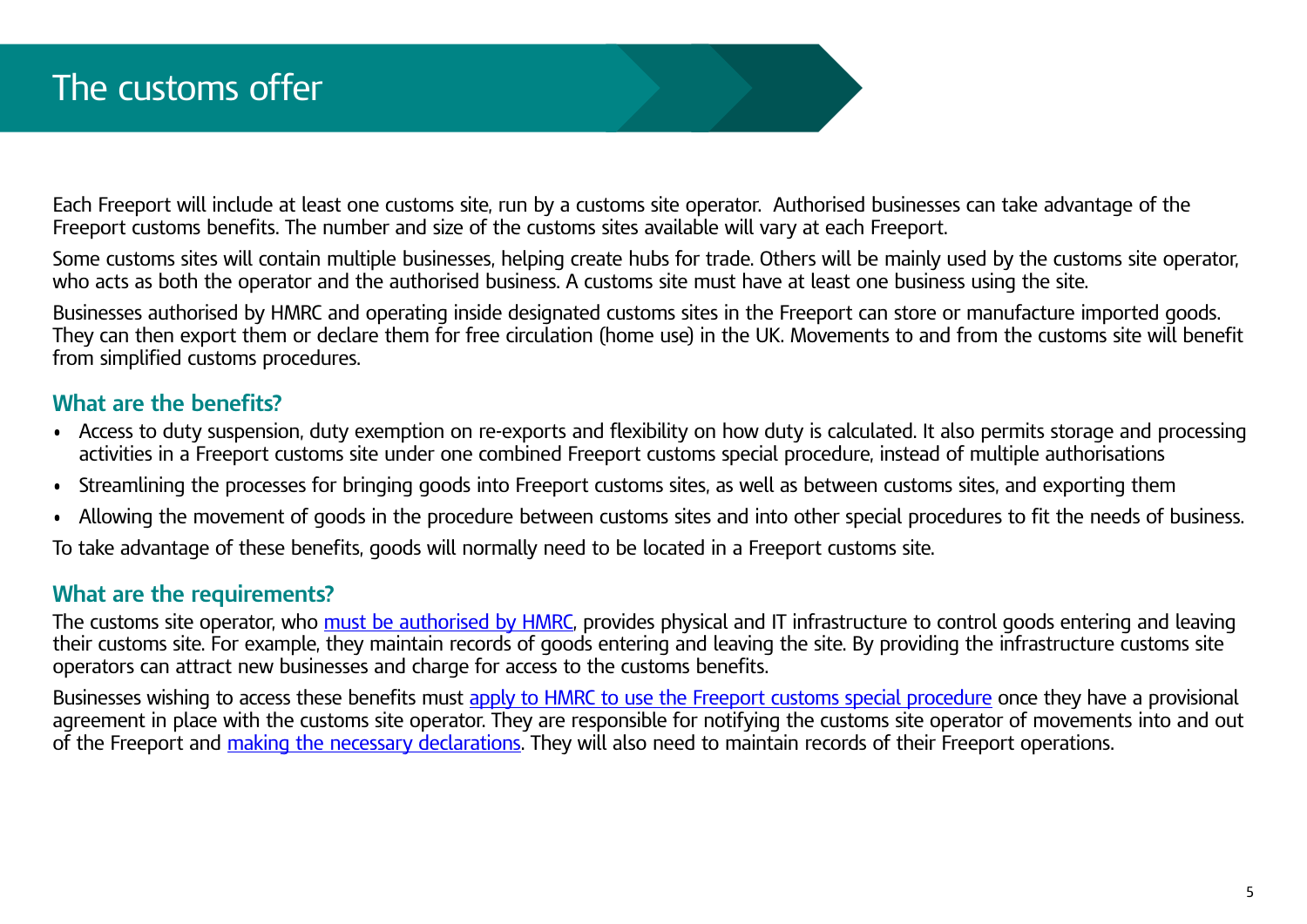#### <span id="page-5-0"></span>**Benefits unique to the Freeports customs offer**

Simplified import declarations:

- A **simplified declaration** to the Freeport procedure at the port using form C21 Available to authorised Freeport businesses only
- Movement from the port ITSF to ETSF at the Freeport customs site via **Internal Movements in Temporary Storage (iMiTS)** to make a **declaration "by conduct"**\* into the site
- No supplementary declarations needed for goods declared to the Freeport procedure.

**Movement between customs sites with declaration "by conduct"**\* rather than having to use transit or complete a declaration digitally.

Ability for an authorised Freeport business to move from another special procedure to the new Freeport procedure using **declaration "by conduct."**\*

Access to duty suspension, duty exemption on re-exports, and flexibility on how duty is calculated via **combined Freeport Customs Procedure**, instead of multiple authorisations.

Goods under Freeport Procedure may **move between processing and storage under that procedure and without a separate declaration**.

**Suspension of import VAT and zero-rating** for eligible supplies of goods and related services in the free zone.

#### **Benefits of the Freeports customs offer also available through existing special procedures**

**Flexibility on how duty is calculated** – When declaring non UK goods stored or processed in the Freeport to the GB market, authorised businesses can calculate import duties based on the value of inputs or the finished product - whichever is most beneficial to the business. The exception is goods subject to anti-dumping duties, in which case duties are calculated on inputs to avoid circumvention.

**[Duty suspension](https://www.gov.uk/guidance/duty-suspensions-and-tariff-quotas)** – No import duties to be paid on non GB goods brought into a Freeport until they enter GB domestic market.

**Duty exemption for re-exports** – unless subject to duty drawback clauses under the relevant Free Trade Agreement, no import duty paid.

[\(Excise duty drawback](https://www.gov.uk/government/publications/excise-notice-207-excise-duty-drawback) is a refund of UK excise duty, made when excise goods have not been and will not be consumed in the UK).

Businesses can operate their **[existing special procedures](https://www.gov.uk/government/collections/pay-less-or-no-duty-on-goods-you-store-repair-process-or-temporarily-use) in a Freeport customs site under their Special Procedure authorisation** such as Customs Warehousing and Inward Processing - they'll need to comply with both the general Freeport rules, e.g. record keeping, and the rules relating to their Special Procedure authorisation.

\*Declaration "by conduct" : Where the physical movement of goods constitutes the declaration, supported by record keeping requirements and notification to customs site operator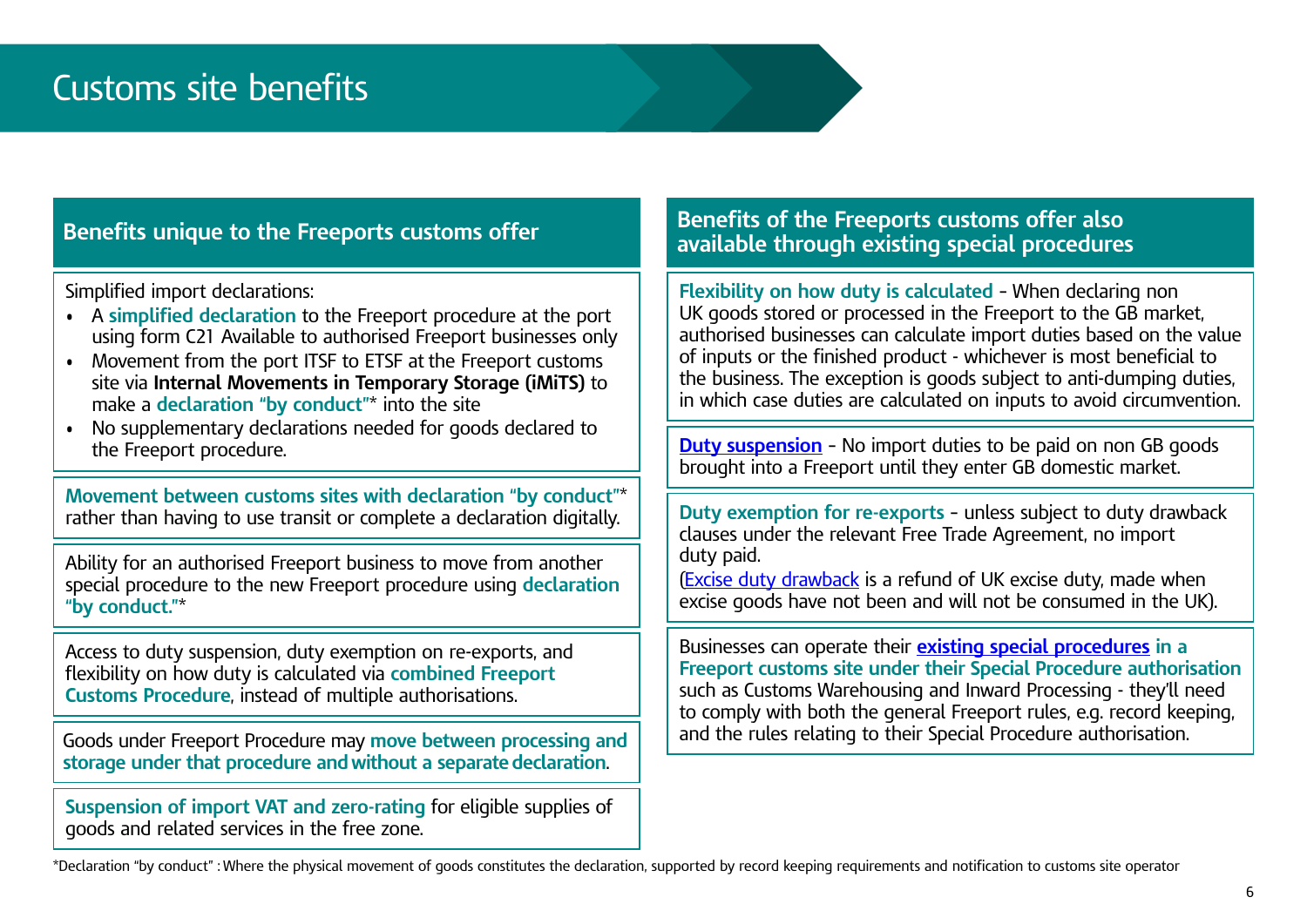<span id="page-6-0"></span>The following are some examples of potential operating models in a customs site. This is not intended as an exhaustive list but provides a guide as to the types of activity that can take place in a customs site.

#### **Example 1:**

A customs site includes a processing facility. Goods are imported and brought into the customs site where they are stored until required. The goods can be moved between storage and processing under the Freeport procedure and without a separate declaration.

Following processing, the outputs are then split. Some are exported and some put to domestic use.

For the domestic use goods the business opts to account for duty based on the lower duty rate applicable to the finished product, rather than the higher duty rate applicable to the imported materials.

Where exported, the goods may be exempted from relevant import duties.

This makes use of duty suspension, duty exemption on re-exports, and flexibility on how duty is calculated via one combined Freeport customs special procedure.

#### **Example 2:**

A customs site includes a large area of land with multiple plots within it which are owned by the customs site operator. These plots could be used for storage, manufacturing or a combination of both.

They are then made available to businesses who, once authorised to use the Freeport customs special procedure, can make use of the benefits and infrastructure available in the customs site. For example, simplified movement between the businesses on site, to create a hub for trade.

If the site was also a designated tax site, there would be additional benefits available when purchasing or developing properties in the site.

#### **Example 3:**

A customs site provides storage facilities for manufacturing or construction works.

Goods are imported into the customs site, where they are held under duty suspension until required and then removed from the customs site.

This could include moving some of the goods to another customs site under declaration by conduct, where they could be used in manufacturing, while other goods could be released into free circulation.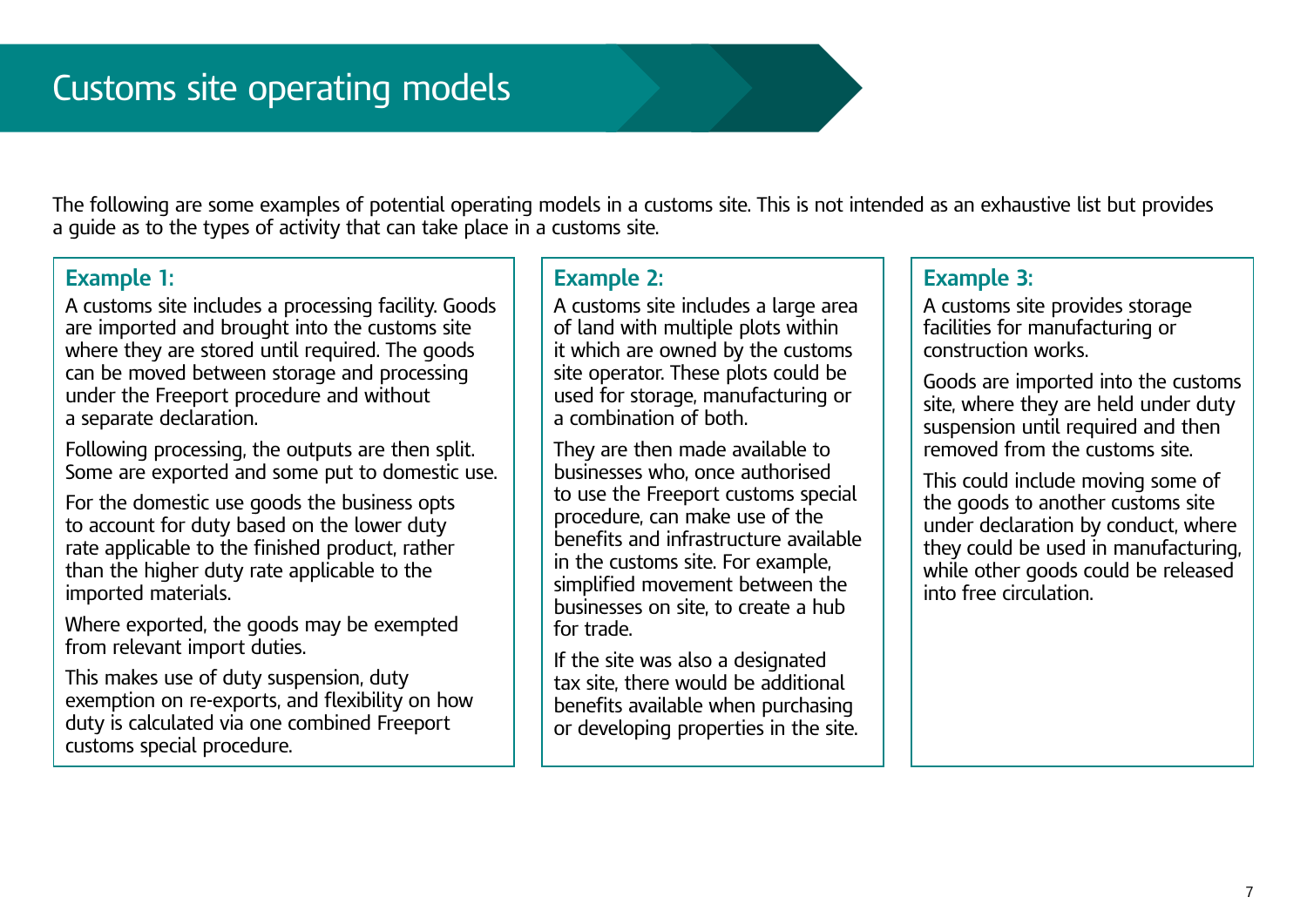There are some limitations in a Freeport customs site:

#### **First point of presentation**

Freeport customs sites can't be used as a first point of presentation of goods brought into the UK. Any business bringing goods into the UK must first present their goods to customs, in a way specified by the port approval. This is because goods must be cleared by customs before they can be moved to a Freeport customs site.

Goods can be moved directly to the Freeport customs site from the vessel where it has already been confirmed that they have been cleared by customs.

#### **Unopened container storage**

A model where containers being moved under the Freeport customs special procedure, or another special procedure, are stored unopened in Freeport customs sites will not be approved. Containers arriving at a Freeport customs site must be opened, goods checked, and any discrepancies noted and reported to HMRC. This is to reduce security risks and identify and report any differences between the goods deposited and the goods declared.

#### **Unused customs sites**

Customs sites will need to prove that they have, or intend to have, at least one authorised Freeport business using the site in a reasonable timeframe following designation. This is usually in six to twelve months from the date of designation. The business should be keeping goods that have been declared to the Freeport procedure. As part of the authorisation process, a potential customs site operator will need to confirm their expected timescale for becoming operational. A model with no clear plans to bring businesses into the site won't be approved. This is to make sure that Freeports are meeting their obligations outlined in their original bids, and making use of the customs benefits available.

A Freeport customs site operator can also be approved as a Freeport business.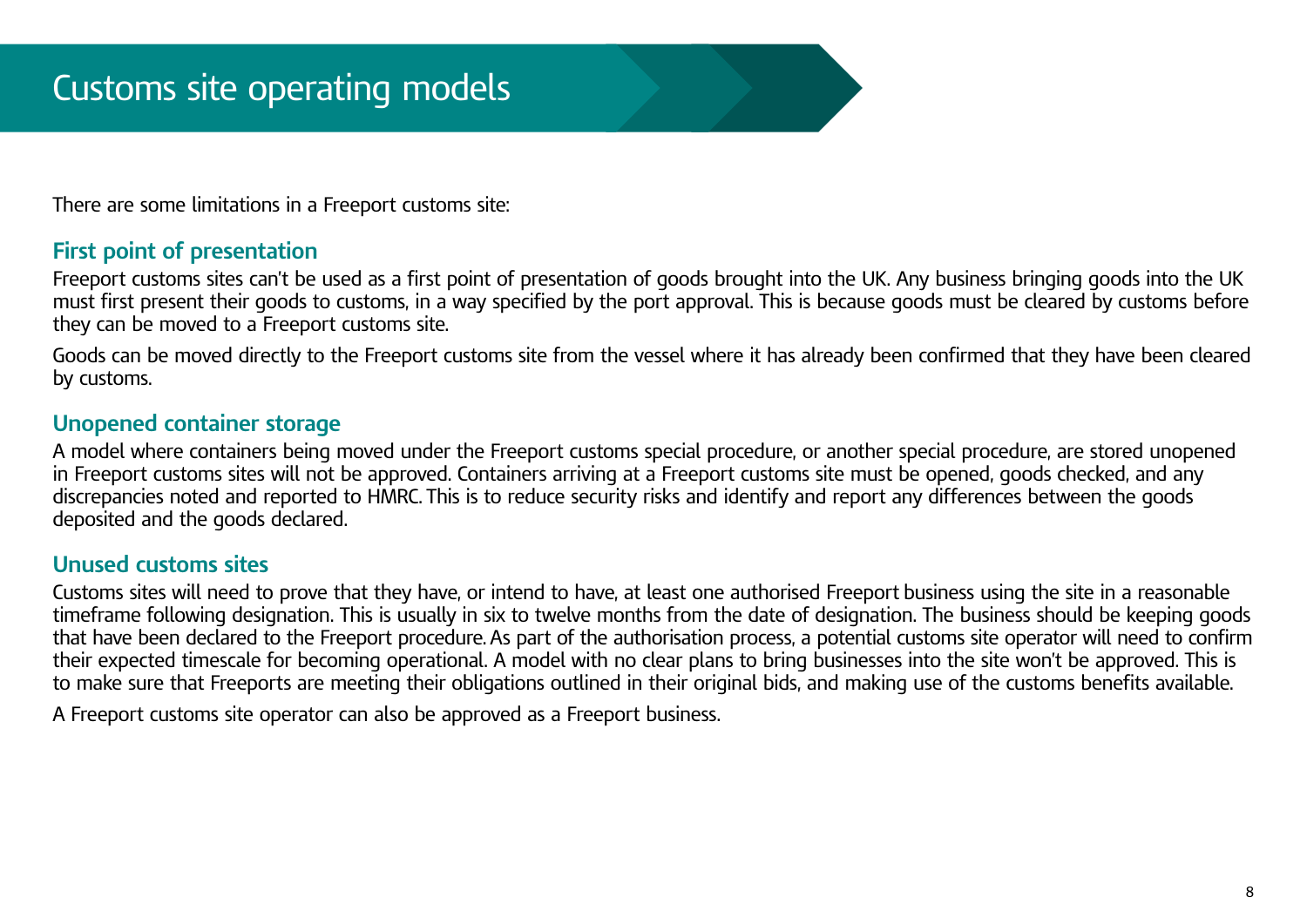<span id="page-8-0"></span>Once you've submitted the relevant form, you'll be assigned a contact in HMRC to work with you throughout the authorisations process.

#### **If you want to become a customs site operator**

You'll need the relevant authorisations before the customs site can be approved.

**Pages 10 to 12** set out the things you'll need to do to be authorised as a customs site operator.

#### **If you want to be authorised as a Freeport business**

Each customs sites will need at least one authorised business using the site to import chargeable goods for processing or storage under the Freeport customs special procedure. Some customs sites will have multiple businesses under a single customs site operator.

Pages 13 to 15 set out the things you'll need to do to be authorised as a business to use the Freeport customs special procedure.

#### **If you intend to act as both the customs site operator and the Freeport business**

You'll need to apply for both authorisations.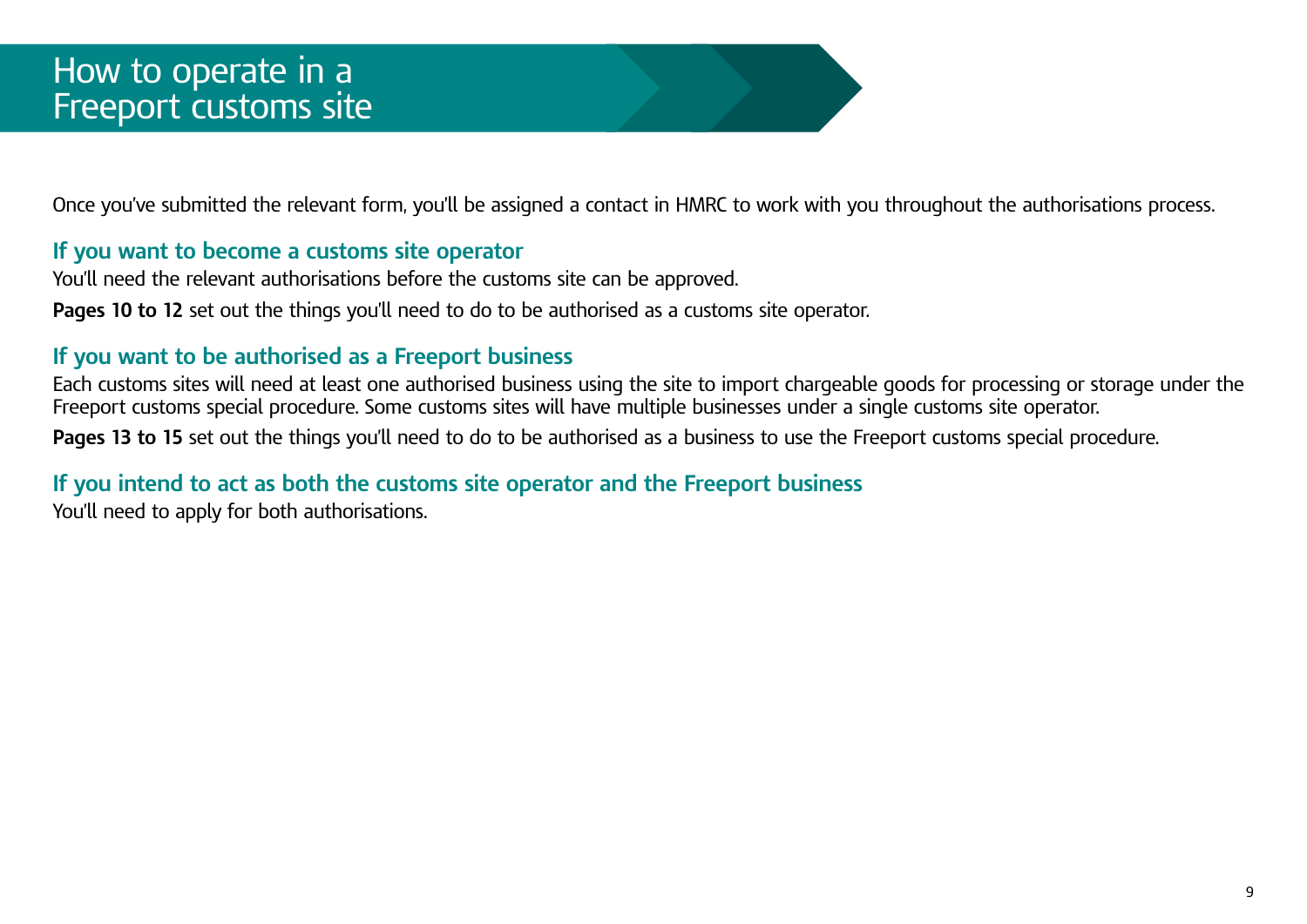#### <span id="page-9-0"></span>**Before you apply**

You should speak to the operator of the wider Freeport to make sure you understand what you're applying for, and any requirements from the Freeport such as expected timescales.

#### **Register an interest**

You can [use the online form to register an interest](https://www.gov.uk/guidance/apply-to-be-a-freeport-customs-site-operator).

Once you've submitted a registration of interest, you'll be assigned a contact in HMRC. They'll work with you throughout the authorisations process. You'll need to reach an agreement with the Freeport before HMRC can begin the formal authorisation process.

The registration of interest is not a binding process. You can withdraw after the initial discussions with HMRC, if you decide it's not right for you. If, following initial discussions, it is evident that you will be unable to meet the necessary requirements in a reasonable timescale you may be advised to withdraw your interest and re-apply at a later date.

To help progress your application as quickly as possible you should be ready to provide:

- Your EORI number you'll need to [get an EORI number](https://www.gov.uk/eori) if you don't have one already
- Details of the land or premises to be used for the customs site, including detailed maps showing the site is enclosed with clearly marked entry and exit points. Once you've been authorised, you'll need to provide HMRC with final maps on a scale of 1:1250
- Confirmation that you have, or intend to have, at least one business using your Freeport customs site to move goods into or out of the site. The business doesn't need to be located on site at the time the application is submitted, but HMRC need evidence that at least one business will start operations in a reasonable time frame. This is usually in six to twelve months from the date of designation. The customs site operator can also be approved as a Freeport business
- A clear written overview of your operating model, including detailed information on how you plan to meet the requirements to be designated as a Freeport customs site operator. This should include documented procedures for how you will handle security and record keeping and the type of goods to be handled in the customs site – see [gov.uk/guidance/operating-a-Freeport-customs-site](https://www.gov.uk/guidance/operating-a-freeport-customs-site) for details
- Evidence that your company is financially solvent. HMRC will check the financial records of your business covering the last 3 years or may ask for alternative evidence if you've been trading for less than 3 years.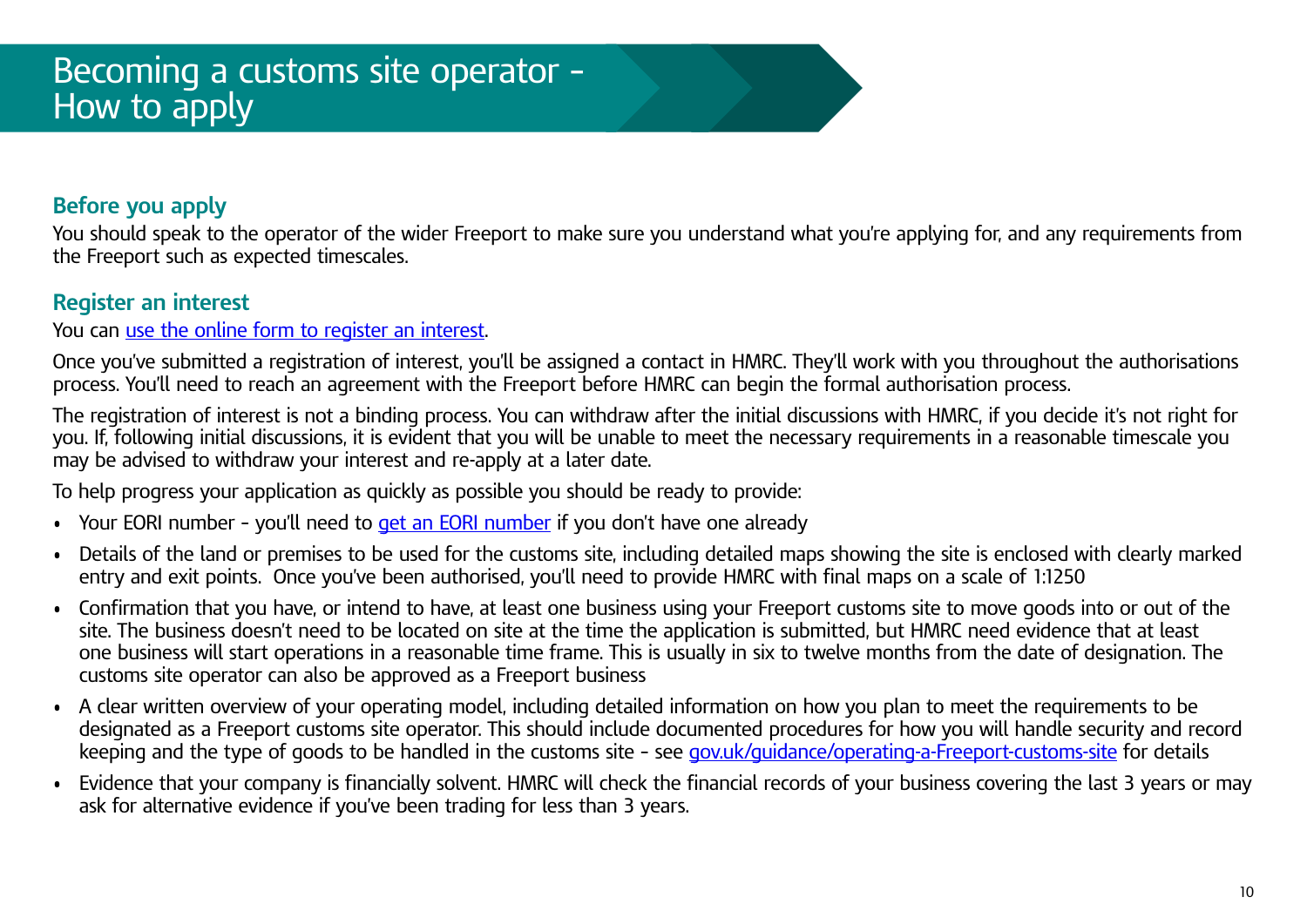#### <span id="page-10-0"></span>**Obtain Authorised Economic Operator (AEO) or equivalent authorisation**

Prior to designation, a customs site operator must, as a minimum, hold Authorised Economic Operator Security and Safety (AEO(S)) authorisation or be able to meet the equivalent standard for the proposed customs site.

#### **If you already hold AEO(S) authorisation**

You'll need to start the change of circumstances process to extend your authorisation to include the Freeport customs site. HMRC will help you through this process.

#### **If you don't hold AEO status**

You can apply for either:

- Authorised Economic Operator Full (AEO(F)) or AEO(S) authorisation, both of which will apply to your whole business entity
- the Freeport Safety and Security authorisation, which requires you to meet AEO(S) standards at a site-specific level.

You should choose the option which best suits your business needs.

To become a customs site operator you first need to submit a registration of interest, and should not apply directly for AEO status.

#### **Additional authorisations**

You may also need to apply for additional authorisations, depending on your proposed operating model. However, there is no requirement to have these in place in order for the customs site to be designated.

If you're planning to use transit to bring goods into, or take goods out of, your Freeport customs site on behalf of a business, you'll also need to apply for transit simplifications, consignor or consignee status. This will allow you to start or end a transit movement at your Freeport customs site.

If you're planning to move goods to an external temporary storage facility (ETSF) at your Freeport customs site, so that a business can make a declaration by conduct to the Freeport customs special procedure, you'll need to apply for separate external temporary storage at your location. You'll also need to meet the requirements for moving goods to the ETSF, using internal movement in temporary storage (iMiTS).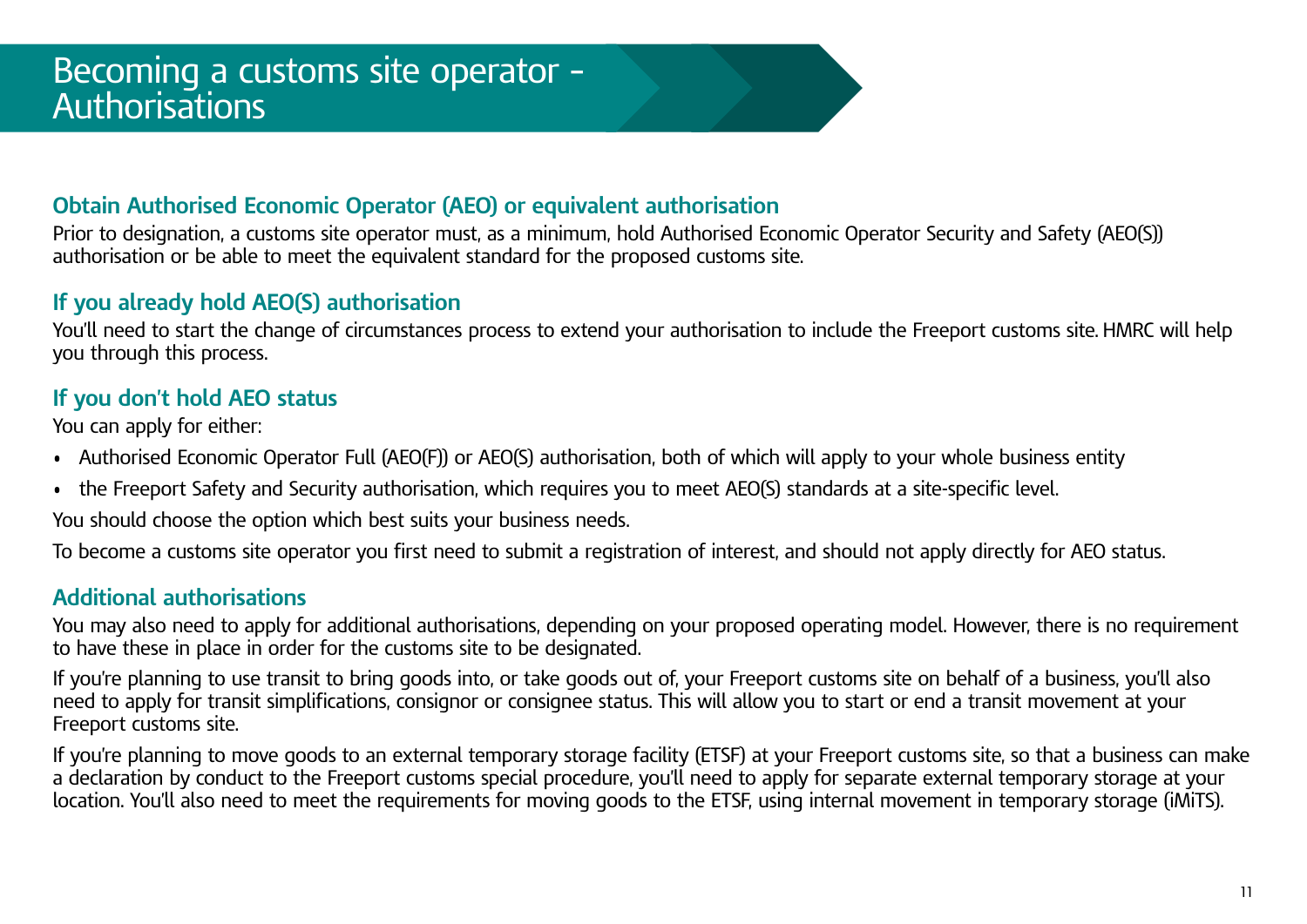#### <span id="page-11-0"></span>**Information required**

Before HMRC grant AEO authorisation, or confirm that the equivalent standard has been met, you'll need to provide them with information so that they can carry out checks. This includes:

- Documented procedures relating to your business and the site. For example, how you'll meet your responsibilities for site security and maintaining records about goods moving in, around and out of the site. Your procedures should:
	- − make clear how you intend to implement and manage them
	- − be specific to your business arrangements generic statements won't be accepted
	- − confirm who is responsible, either at an individual level or, where not identified, at job role level
	- − include what you'll do if something goes wrong, and who will be responsible for reporting issues to HMRC or other relevant authorities.
- A copy of your risk and threat assessment, demonstrating that you've considered specific risks for your site. This applies even if your site is not currently operational
- Written agreements, if you're using a separate security provider or other third-party contractor. The agreement should include responsibilities for building inspection, maintenance and reporting
- Evidence of how current staff will make sure new customers site standards are met. In addition to background checks for new staff, if you use an external HR provider your agreement must make sure checks are all to the same level.

This list is not exhaustive but covers the most common types of information requested. You can [read more about the checks HMRC will](https://www.gov.uk/guidance/authorised-economic-operator-certification) [carry out](https://www.gov.uk/guidance/authorised-economic-operator-certification).

#### **What will the authorisation process cover?**

HMRC will evaluate the effectiveness of the procedures and measures you'll take to cover relevant risks. As part of this, HMRC will:

- meet with you, usually virtually, to discuss the information on your application in more detail
- visit the site to inspect the physical premises and discuss your IT arrangements.

In order for your application to progress effectively, you must make sure the relevant people are available to deal with any HMRC enquiries. The controls and measures you need to meet to obtain AEO authorisation are in addition to legal health and safety requirements, as well as any specific legal requirements that may be applicable to your business.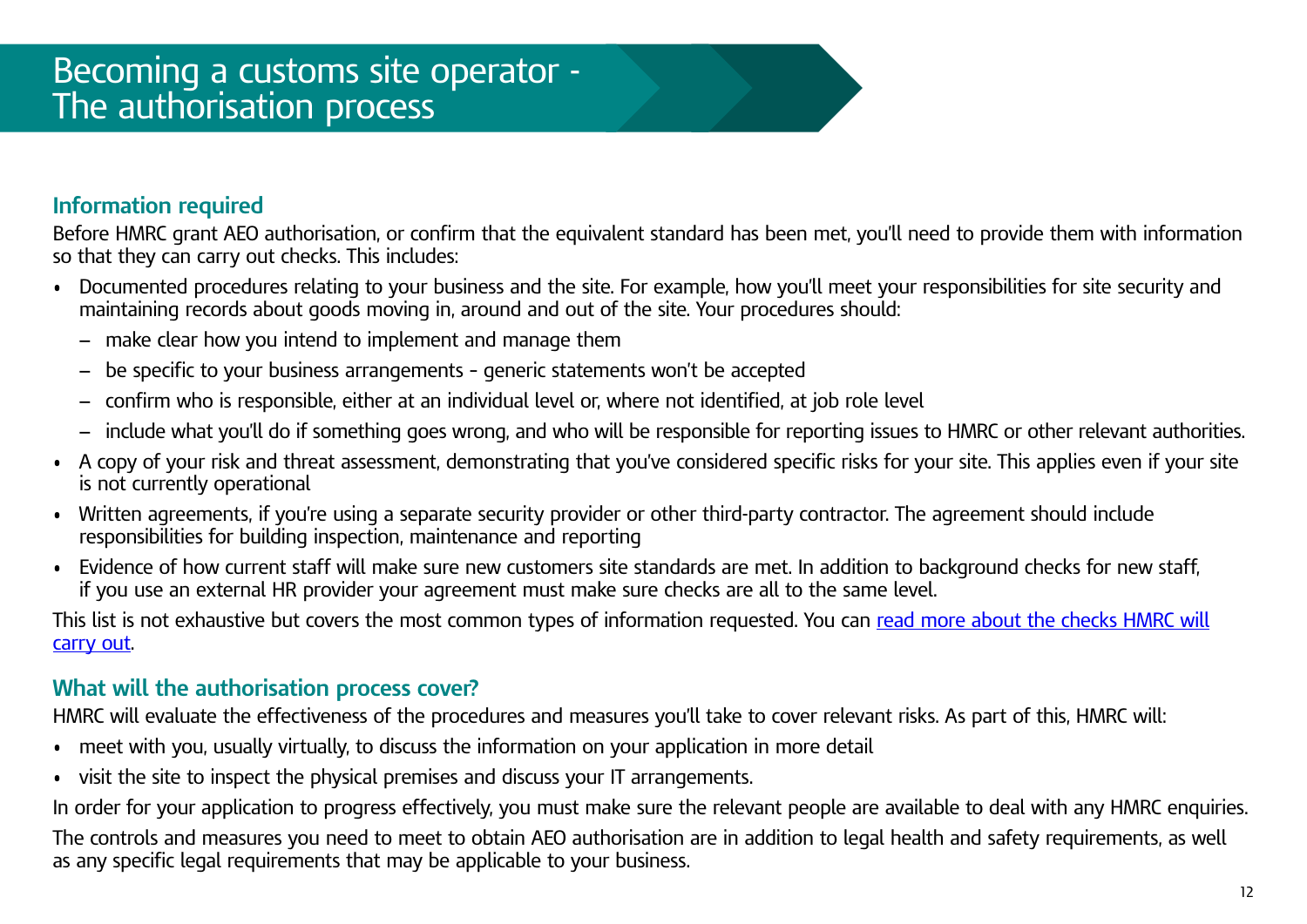<span id="page-12-0"></span>Businesses who want to move goods into or out of a customs site can either use the Freeport customs special procedure or existing customs special procedures. Only an authorised Freeport business can declare goods to the Freeport customs special procedure for storage or processing.

You can apply to use the Freeport customs special procedure (a single authorisation combined with easier declaration requirements) to import goods that are not controlled for:

- processing and then export or for sale in the UK
- storage and then export or for sale in the UK.

#### **Controlled goods**

From April 2022, controlled goods are also able to be entered into the Freeport customs special procedure.

Find out more about what [goods you can move into a Freeport customs site.](https://www.gov.uk/guidance/check-if-your-goods-can-be-moved-into-a-freeport-customs-site)

#### **Using an existing special procedure authorisation**

If you want to use an existing customs special procedure, the usual conditions of your existing authorisation will apply. You'll also need to comply with the general Freeport customs site record keeping rules. You may also need to tell HMRC about any changes to your authorisation. For example, if the customs site is going to be a new processing or storage location.

#### **Domestic goods**

The customs site operator must be told about any planned arrivals of domestic goods, before they enter the customs site. The business will need to show the status of goods (domestic or freezone) in their own records. Before removing any domestic goods, the business will need to tell the customs site operator and provide evidence that the goods are domestic and eligible for removal.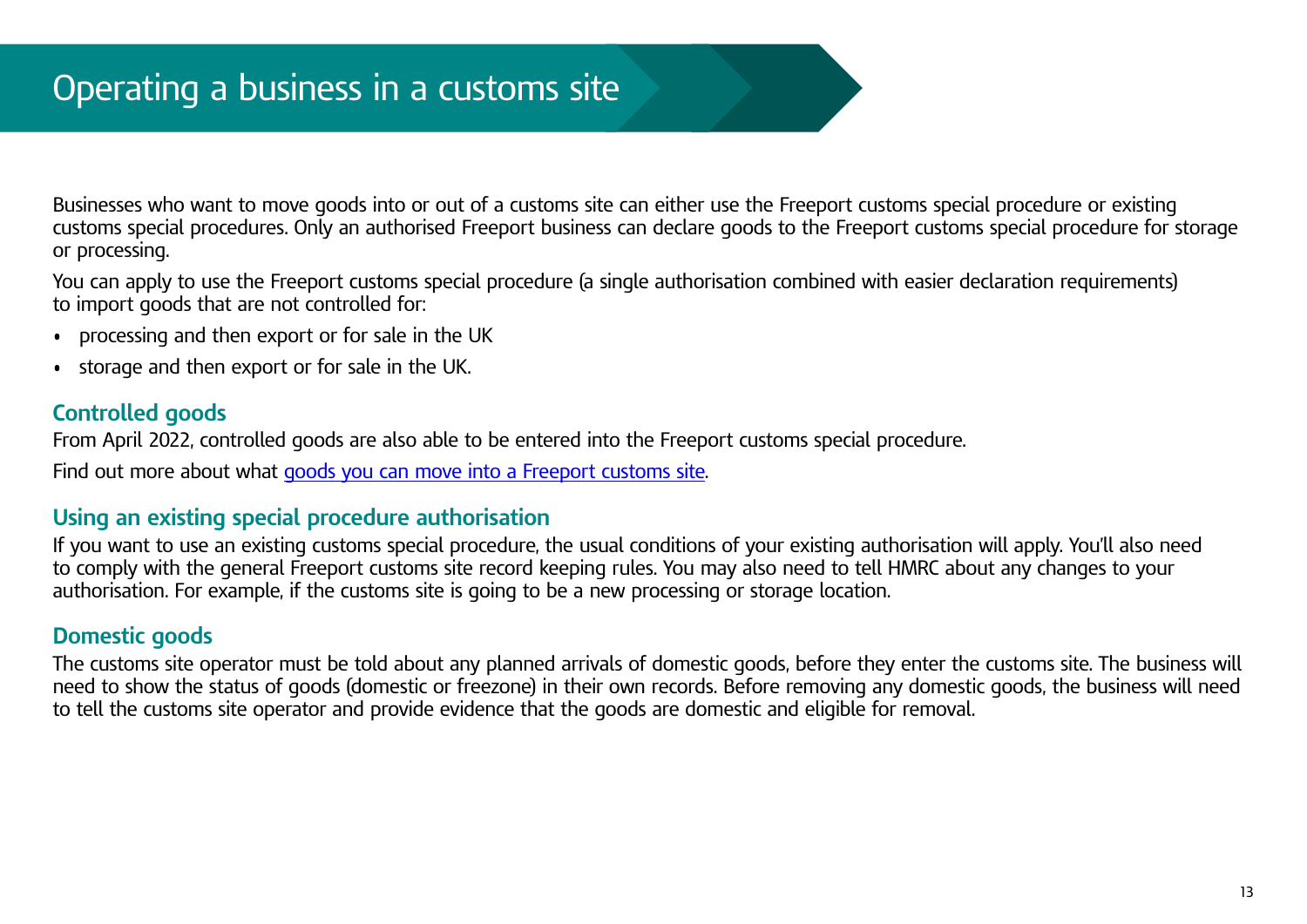<span id="page-13-0"></span>In order to move goods into or out of a customs site using the Freeport customs special procedure, you'll need to apply to use the Freeport customs special procedure. Find out more about what you need to do to [get your business ready to use a Freeport customs site.](https://www.gov.uk/guidance/get-your-business-ready-to-use-a-freeport-customs-site)

#### **Before you apply**

A business must be established in the UK in order to declare goods to the Freeport customs special procedure.

However, businesses not established in the UK can make arrangements with a UK established Freeport business to move their goods into the Freeport. The UK established Freeport business is responsible for the goods and outstanding duties while they are in the Freeport, regardless of their ownership.

Before applying, you should discuss your intentions and reach an agreement with the operator of the customs site.

The customs site will need to be designated before you can begin to use the Freeport customs special procedure.

#### **Apply to use the Freeport customs special procedure**

You can apply by submitting [the online form](https://www.gov.uk/guidance/apply-to-use-the-freeport-customs-special-procedure).

To help with completing your application you'll need:

- your EORI number [apply for an EORI number](https://www.gov.uk/eori) if you don't have one already
- information about the business, including the address, company registration number and contact details
- the PAYE Scheme Reference, if you have one
- the UTR (Unique Taxpayer Reference).

If you want to discuss your potential application, or you'd like guidance for completing the application form, please email [freeportbusinessapplications@hmrc.gov.uk](mailto:freeportbusinessapplications%40hmrc.gov.uk?subject=).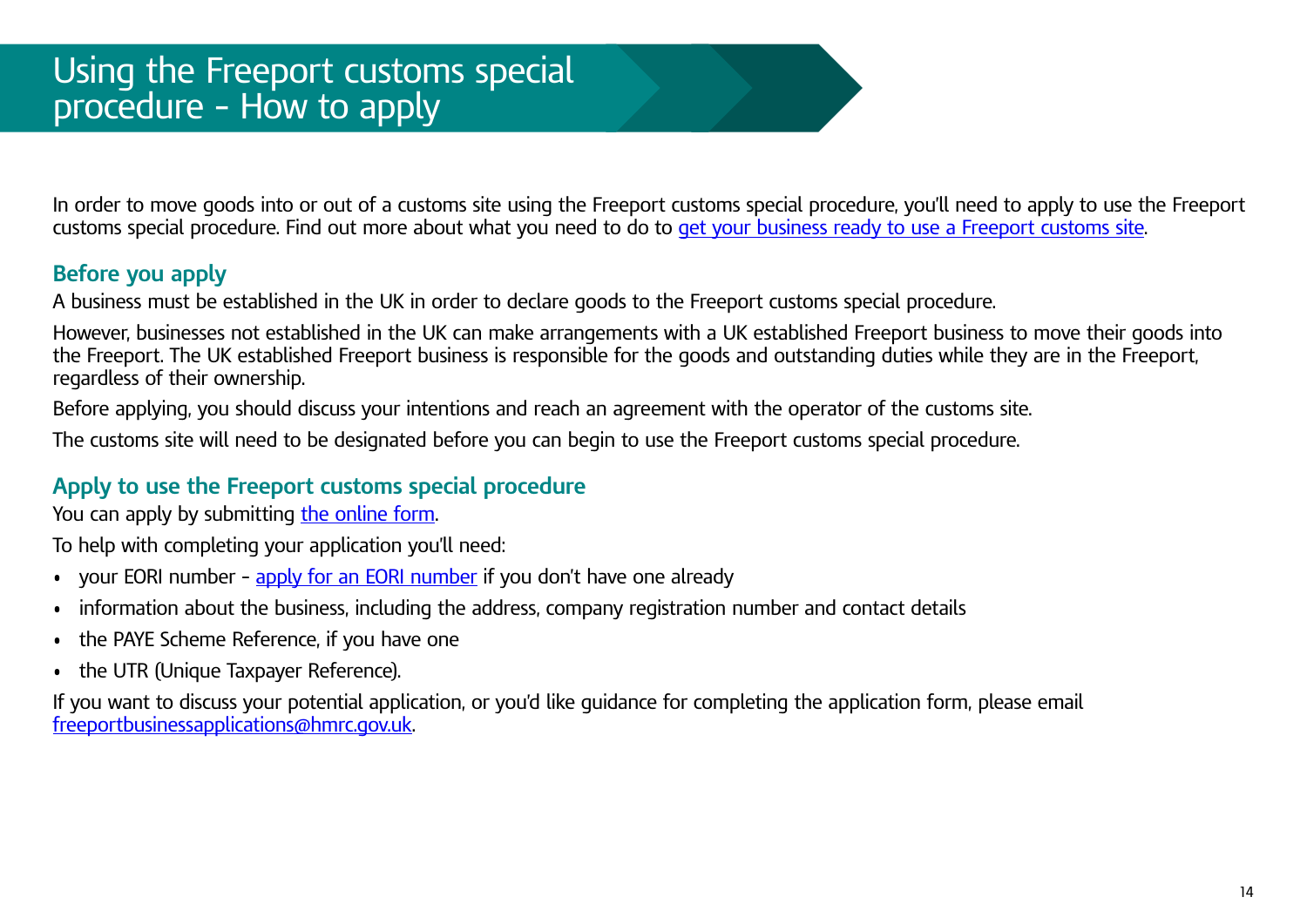<span id="page-14-0"></span>HMRC will review your application and will meet with you virtually, to discuss the information you have submitted. They will also conduct a site visit to inspect your premises, and an HMRC computer specialist may attend your premises to discuss your IT arrangements.

The purpose of this pre-authorisation contact is to make sure that you can comply fully with the requirements of the procedure. It will also give you an opportunity to ask questions.

You may be asked to provide or discuss information, including:

- The goods to be stored or processed this will include commodity codes, description, origin and expected quantities of goods you expect to declare into the Freeport procedure. HMRC may also want details about your suppliers, purchase contracts, how the goods are valued and the origin of the goods
- The supply chain, including how the goods are moved from the supplier to your premises, and who will make customs declarations on your behalf
- What records you intend to keep, in what format, IT systems, access to records and record keeping responsibilities in your business
- How you plan to communicate and share relevant information with the customs site operator
- If applicable, what processing activity you intend to undertake, changes to product and commodity codes and, if you're using both storage and processing elements of the procedure, how you intend to record movement around your business premises
- Your arrangements for the security and control of goods, including stock records and reporting errors to the relevant authorities, along with any site-specific security arrangements
- The removal of goods from the Freeport procedure.

Once authorised, you'll get a letter that sets out the authorisation conditions. This includes paying Customs Duty and other charges, and keeping detailed records.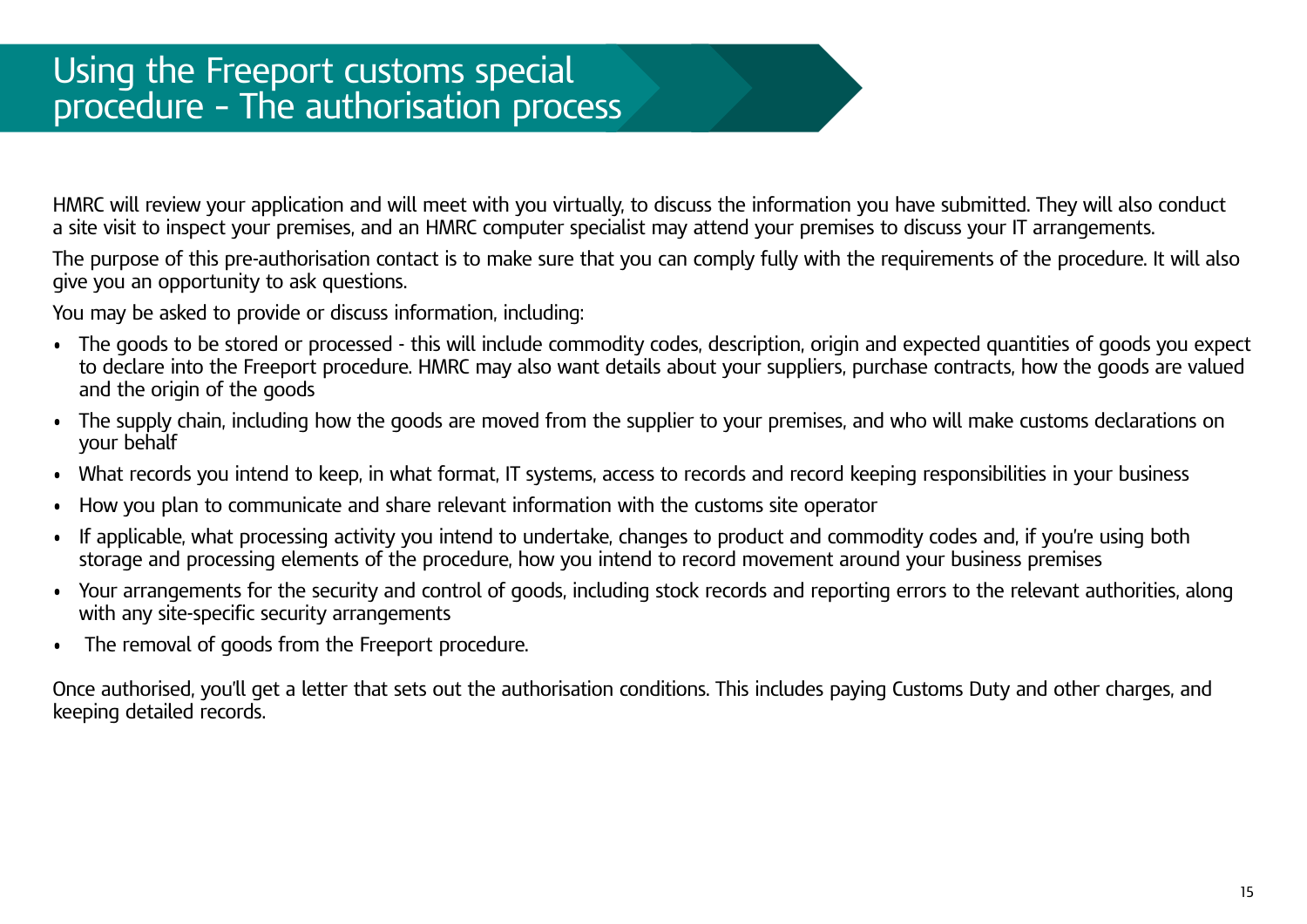## <span id="page-15-0"></span>**Freeport tax offer**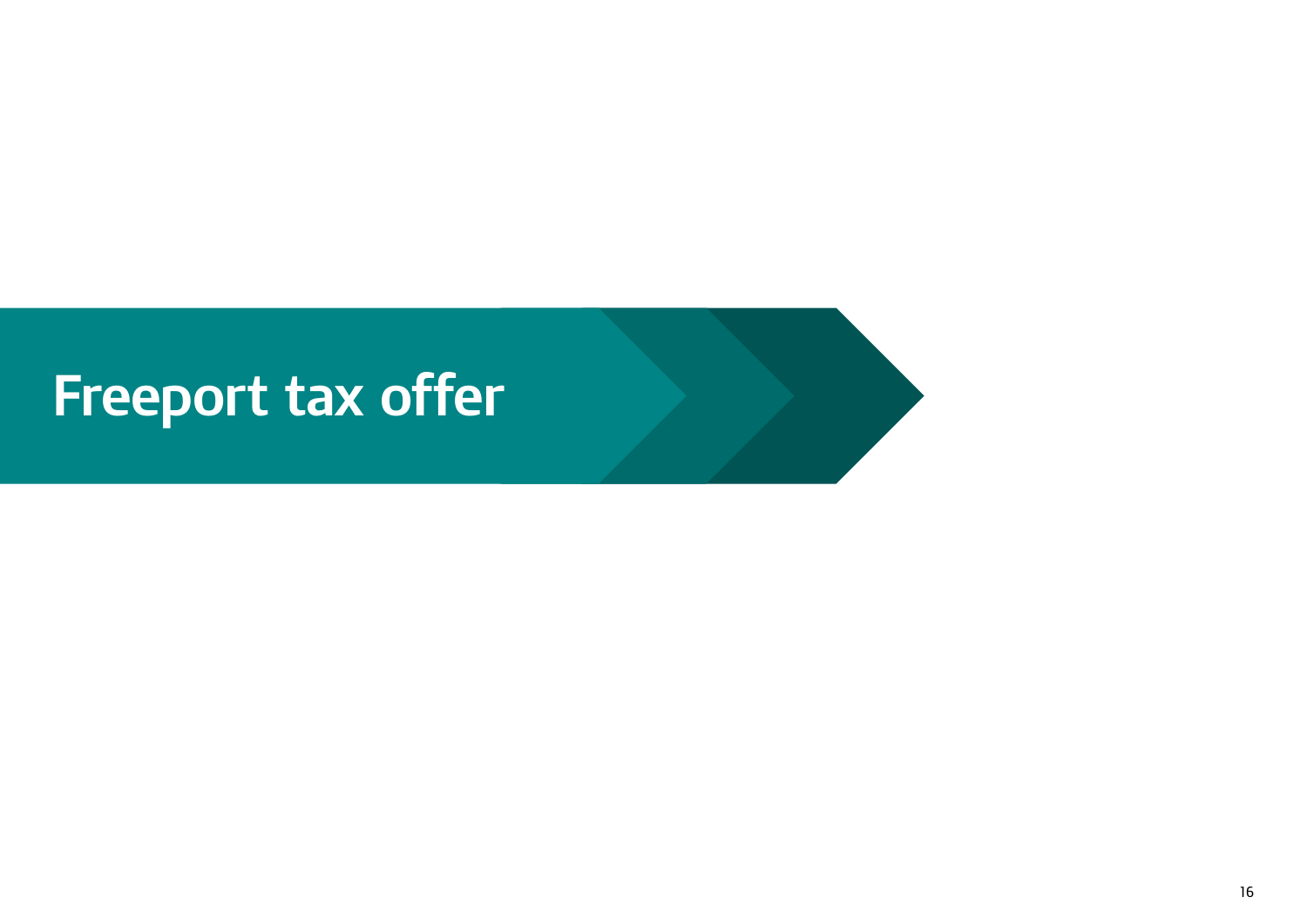<span id="page-16-0"></span>Eligible businesses in Freeport tax sites will enjoy a range of tax incentives, such as enhanced capital allowances, relief from Stamp Duty Land Tax (SLDT) and employer National Insurance contributions (NICs) for new employees. These tax reliefs are designed to encourage the maximum number of businesses to open, expand and invest in Freeports which in turn will boost employment.

The Freeports tax offer is only available in a designated Freeport tax site. Tax sites are independent and separately authorised from Freeport customs sites, but can cover the same area of land.

You can [find out more online about the location of these sites.](https://www.gov.uk/guidance/check-if-you-can-claim-relief-from-stamp-duty-land-tax-in-freeport-tax-sites)

If you would like to know more about a specific tax site, you should speak to the Freeport operator.

#### **How do I claim the reliefs?**

For information on how to claim the Freeport tax reliefs please see the following guidance:

- [Stamp Duty Land Tax](https://www.gov.uk/guidance/check-if-you-can-claim-relief-from-stamp-duty-land-tax-in-freeport-tax-sites)
- [Enhanced capital allowances](https://www.gov.uk/guidance/check-if-you-can-claim-the-enhanced-capital-allowance-relief-in-freeport-tax-sites)
- [Enhanced structures and buildings allowance](https://www.gov.uk/guidance/check-if-you-can-claim-enhanced-structures-and-buildings-allowance-relief-in-freeport-tax-sites)
- [National Insurance](https://www.gov.uk/guidance/check-if-you-can-claim-national-insurance-relief-in-freeport-tax-sites)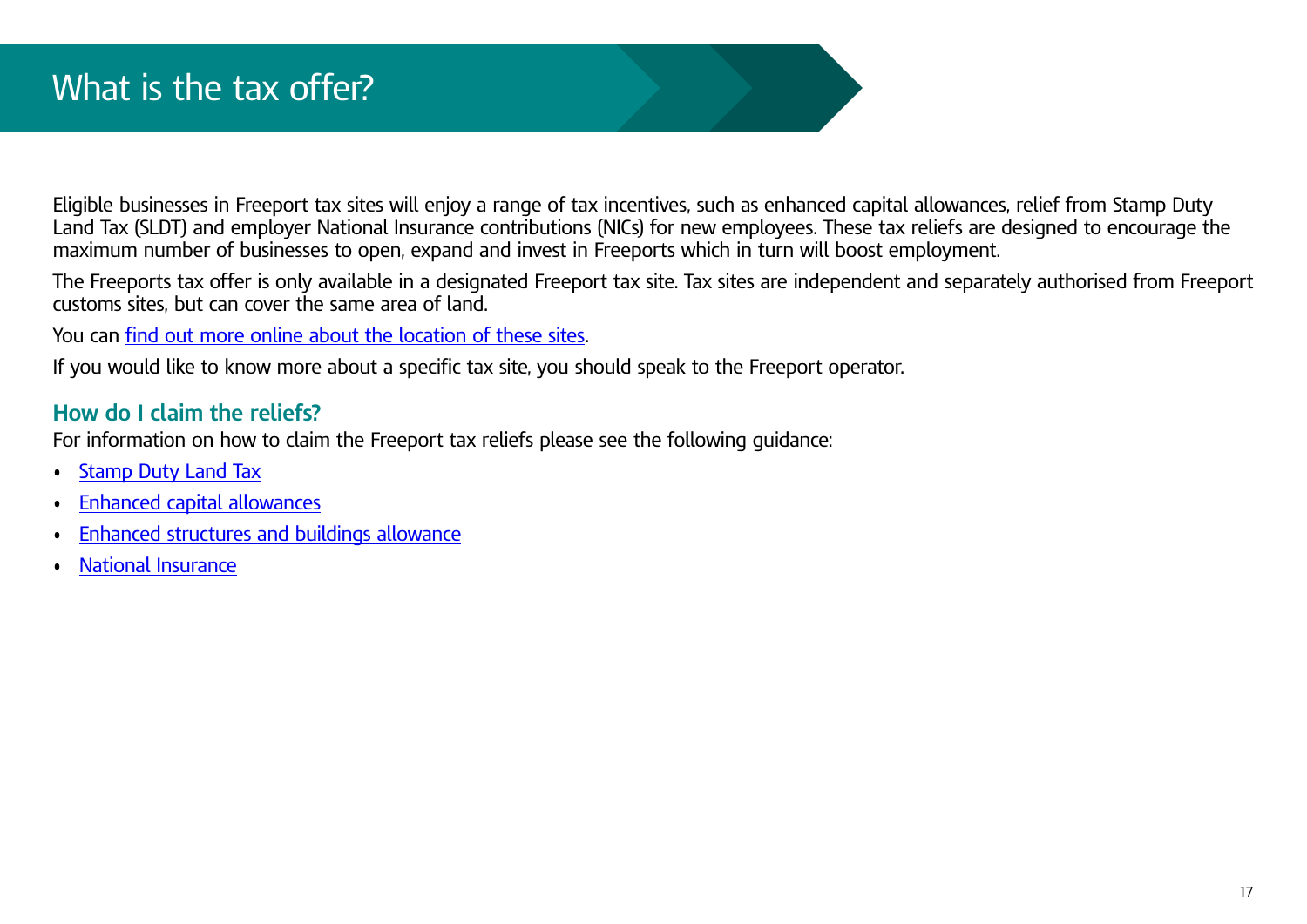### <span id="page-17-0"></span>Tax site benefits

**Stamp Duty Land Tax (SDLT)** relief is available for certain qualifying purchases of land and buildings in Freeport tax sites in England.

You can claim full relief from SDLT on the total purchase price if at least 90% of the purchase price is for qualifying land or buildings.

If less than 90% of the purchase price is for qualifying land or buildings, you can claim relief on the portion of the SDLT for the land or buildings which qualify, so long as the price for the qualifying land or buildings is 10% or more of the total price.

You can't claim any relief if less than 10% of the total purchase price is for qualifying land or buildings.

SDLT relief will be available from the date tax site designation takes effect, until 30 September 2026.

Employers with a business premises in a Freeport tax site will be able to apply a **zero rate of secondary Class 1 National Insurance contributions** on the earnings of new employees who spend 60% or more of their working time in the tax site. This rate can be applied on the earnings of all new employees, up to £25,000 per year, for 36 months per employee.

Relief on employer National Insurance contributions will be available for all new employees from April 2022 until April 2026, for the full 36-month period

This may be extended to April 2031, subject to a review of the relief.

**Enhanced structures and buildings allowances** are available to firms constructing or renovating structures and buildings for non-residential use in a Freeport tax site. This allowance is based on the existing structures and buildings allowance, but will give relief at a higher rate of 10% compared to the existing national rate of 3%.

This relief will be available from the date tax site designation takes effect, until 30 September 2026.

**Enhanced capital allowances** are available for companies investing in qualifying new plant and machinery assets. This allowance is a 100% enhanced capital allowance (also known as a first-year allowance) for plant or machinery primarily for use in a Freeport tax site.

This relief will be available from the date tax site designation takes effect, until 30 September 2026.

**Full business rates relief** may be available to eligible new business within a Freeport tax site, and certain existing businesses where they expand. It will apply for 5 years from the point at which the beneficiary first receives relief and can be first claimed from the date tax site designation takes effect until 30 September 2026

This means that if a business first received relief on 30 September 2026, the relief may be applied until 29 September 2031.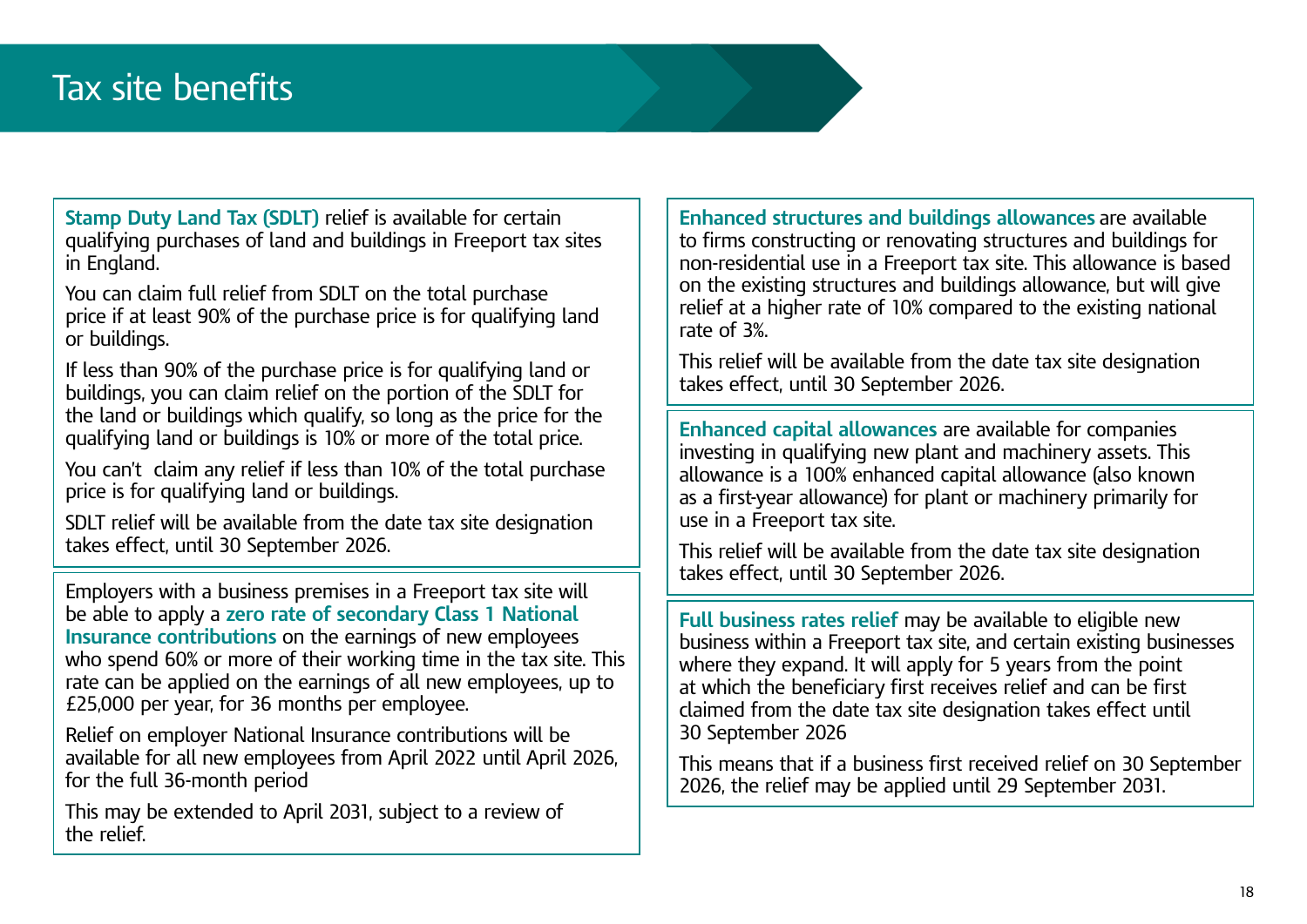<span id="page-18-0"></span>The following are examples of how the tax site benefits might apply in different scenarios. These are just a guide and are not an exhaustive list.

#### **Example 1 – Purchasing land and constructing a building:**

A business pays £800,000 for land wholly within a Freeport tax site but £200,000 (25%) of the amount paid relates to land that is not intended to be used in a qualifying way. This means that 75% is paid for Freeport land that is to be used in a qualifying way. The Stamp Duty Land Tax is reduced by 75% of the total tax due for the whole purchase.

The business then builds a warehouse on the part of the land wholly within the tax site at a cost of £900,000. All contracts for construction were entered into after the date the Freeport tax site was designated, the warehouse is completed and brought into non-residential use in March 2024. The business can then claim enhanced structures and buildings allowances at 10%.

#### **Example 2 – Purchasing new plant and machinery:**

A business purchases new plant and machinery costing £300,000 in March 2024. It's installed as integral features in a new warehouse, the construction of which was completed on 22 March 2024. The warehouse was situated in a Freeport tax site at the time the plant and machinery were purchased.

The business prepares accounts for each year ending on 31 March. In the chargeable period to 31 March 2024, they can claim the enhanced capital allowance for the entire cost of this plant and machinery (£300,000).

#### **Example 3 – National Insurance contributions:**

A business hires 10 new employees in March 2023. They will all spend some of their time working in it's new warehouse, located in a Freeport tax site. The employees are split into two groups:

Group A - Five of the staff will spend half of their time (50%) working in the new warehouse, and the other half at another location outside of the tax site. They will each earn £20,000 per year.

Group B – The other five will spend all of their time working in the tax site, and each earn £30,000 per year.

The business **cannot** apply a zero rate of secondary Class 1 National Insurance contributions (NICs) for Group A as they don't spend at least 60% of their time in the tax site.

The business **can** apply a zero rate of secondary Class 1 NICs for Group B for the first 36 months, but only on the first £25,000 of each employee's salary per year.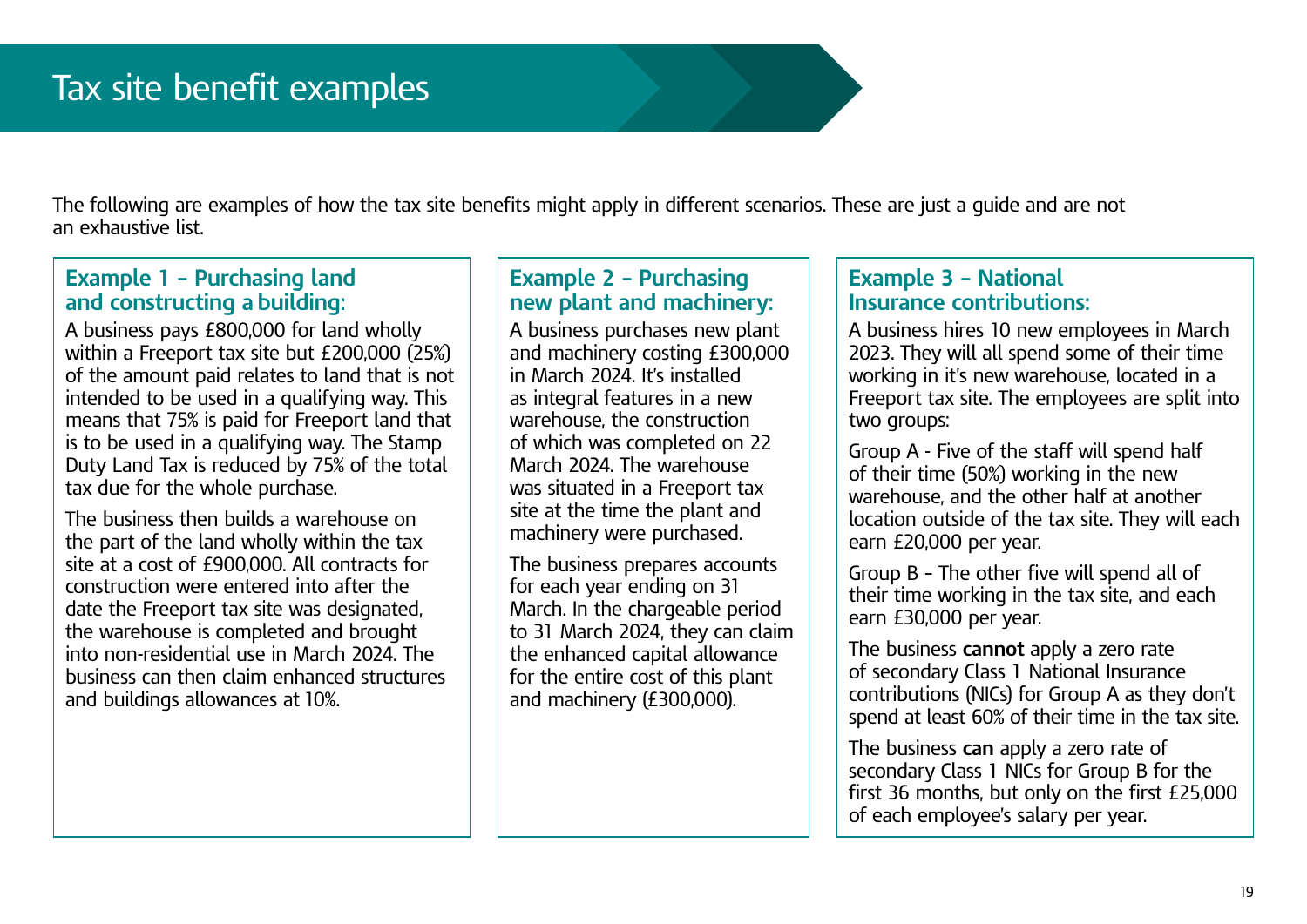## <span id="page-19-0"></span>**Further information**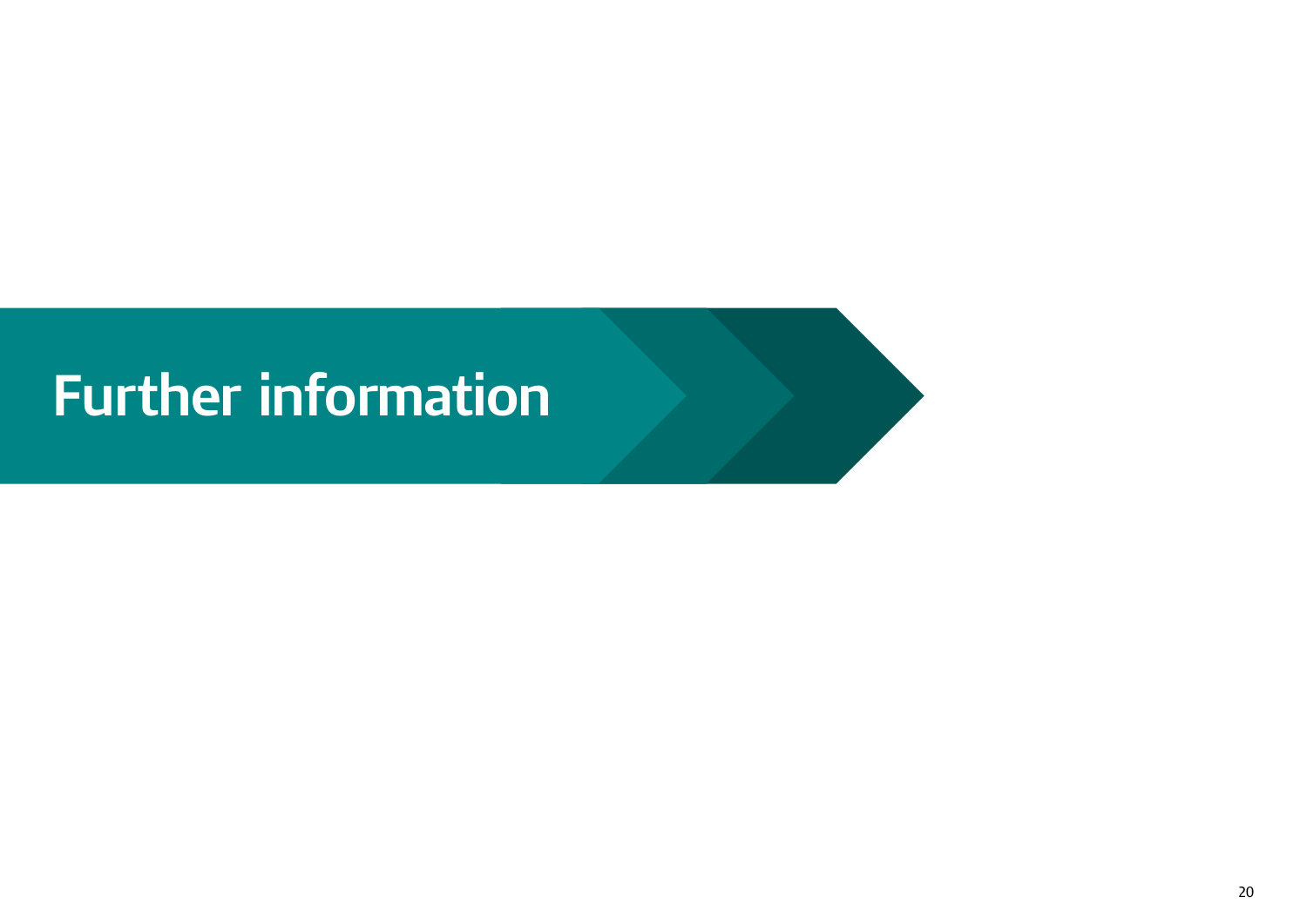## <span id="page-20-0"></span>Guidance links

More information on Freeports can be found on [GOV.UK](https://www.gov.uk/guidance/freeports).

#### **Customs:**

- [Check if your goods can be moved into a Freeport customs site](https://www.gov.uk/guidance/check-if-your-goods-can-be-moved-into-a-freeport-customs-site)
- [Apply to be a Freeport customs site operator](https://www.gov.uk/guidance/apply-to-be-a-freeport-customs-site-operator)
- [Declaring goods and paying tax when using a Freeport customs site](https://www.gov.uk/guidance/declaring-goods-and-paying-tax-when-using-a-freeport-customs-site)
- [Apply to use the Freeport customs special procedure](https://www.gov.uk/guidance/apply-to-use-the-freeport-customs-special-procedure)
- [Processing or storing similar goods to replace Freeport customs special procedure goods](https://www.gov.uk/guidance/processing-or-storing-identical-goods-to-replace-freeport-customs-special-procedure-goods)
- [Get your business ready to use a Freeport customs site](https://www.gov.uk/guidance/get-your-business-ready-to-use-a-freeport-customs-site)
- [Operating a Freeport customs site](https://www.gov.uk/guidance/operating-a-freeport-customs-site)
- [Moving processed or repaired goods into free circulation or re-exporting them](https://www.gov.uk/guidance/moving-processed-or-repaired-goods-into-free-circulation-or-re-exporting-them)

#### **Tax:**

- [Check if you can claim National Insurance relief in Freeport tax sites](https://www.gov.uk/guidance/check-if-you-can-claim-national-insurance-relief-in-freeport-tax-sites)
- [Check if you can claim the enhanced capital allowance relief in Freeport tax sites](https://www.gov.uk/guidance/check-if-you-can-claim-the-enhanced-capital-allowance-relief-in-freeport-tax-sites)
- [Check if you can claim enhanced structures and buildings allowance relief in Freeport tax sites](https://www.gov.uk/guidance/check-if-you-can-claim-enhanced-structures-and-buildings-allowance-relief-in-freeport-tax-sites)
- [Check if you can claim relief from Stamp Duty Land Tax in Freeport tax sites](https://www.gov.uk/guidance/check-if-you-can-claim-relief-from-stamp-duty-land-tax-in-freeport-tax-sites)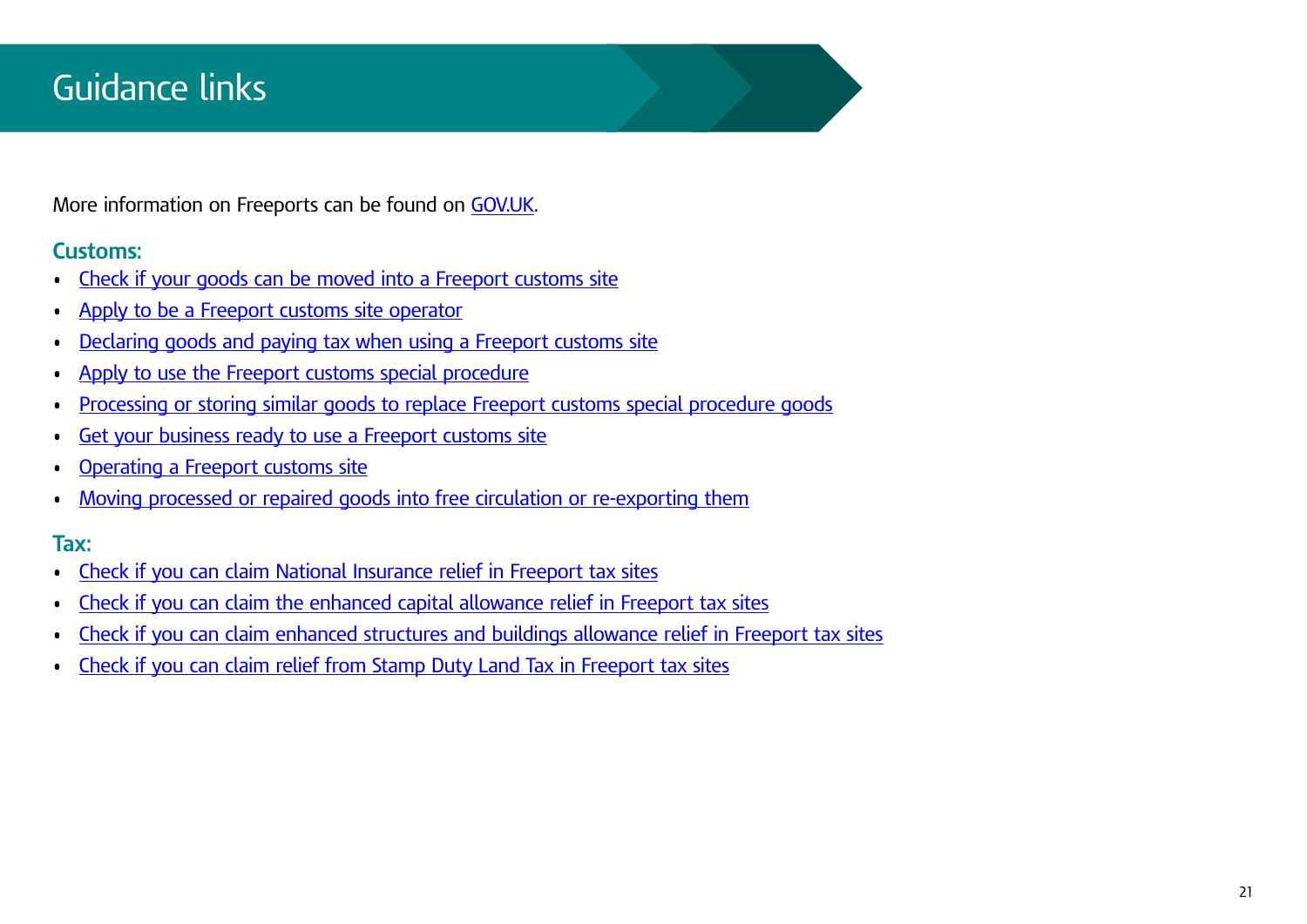## <span id="page-21-0"></span>Legislation links

The key legislation which supports the Freeports offer can be found below:

- Finance Act 2021 (legislation.gov.uk)
- The Free Zones (Customs, Excise and Value Added Tax) Regulations 2021 (legislation.gov.uk)
- [Taxation \(Cross-border Trade\) Act 2018 \(legislation.gov.uk\)](https://www.legislation.gov.uk/ukpga/2018/22/contents/enacted)
- [The Customs \(Import Duty\) \(EU Exit\) Regulations 2018 \(legislation.gov.uk\)](https://www.legislation.gov.uk/uksi/2018/1248/made)
- [The Customs \(Export\) \(EU Exit\) Regulations 2019 \(legislation.gov.uk\)](https://www.legislation.gov.uk/uksi/2019/108/made)
- [The Customs Transit Procedures \(EU Exit\) Regulations 2018 \(legislation.gov.uk\)](https://www.legislation.gov.uk/uksi/2018/1258/contents/made)
- [The Customs \(Special Procedures and Outward Processing\) \(EU Exit\) Regulations 2018 \(legislation.gov.uk](https://www.legislation.gov.uk/uksi/2018/1249/contents/made)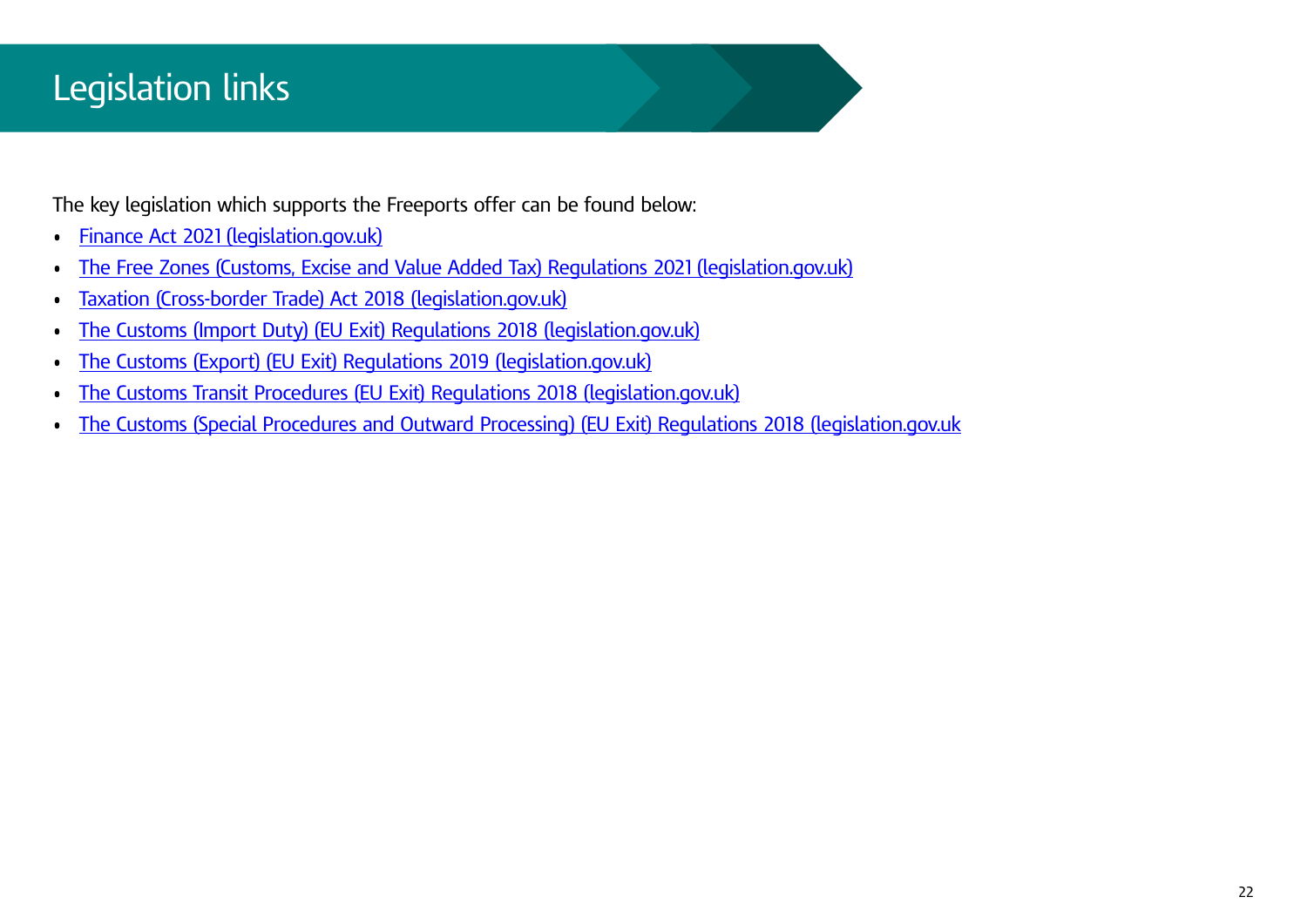### <span id="page-22-0"></span>Useful contacts

Contact details for the English Freeports:

- East Midlands Freeport [emfreeport.com](https://www.emfreeport.com/)
- 
- 
- Liverpool City Region Freeport [liverpoollep.org/freeport](https://liverpoollep.org/freeport/)
- 
- 
- 
- 
- Freeport East **[freeporteast.com](https://www.freeporteast.com/)** • Humber Freeport [humberfreeport.org](https://humberfreeport.org/) Plymouth and South Devon Freeport [plymouth.gov.uk/plymouthandsouthdevonfreezone](https://www.plymouth.gov.uk/plymouthandsouthdevonfreeport) • Solent Freeport [solentfreeport.com](https://www.solentfreeport.com/) **Freezuge Freeport 1986 Teessidefreeport.com** • Thames Freeport thames freeport thames freeport thames freeport.com

For customs site operator or business authorisation queries, contact [freeportgeneralenquiries@hmrc.gov.uk.](mailto:freeportgeneralenquiries%40hmrc.gov.uk?subject=)

For general HMRC Freeport queries (if published guidance hasn't answered your question) you can contact [hmrcfreeports@hmrc.gov.uk](mailto:hmrcfreeports%40hmrc.gov.uk?subject=).